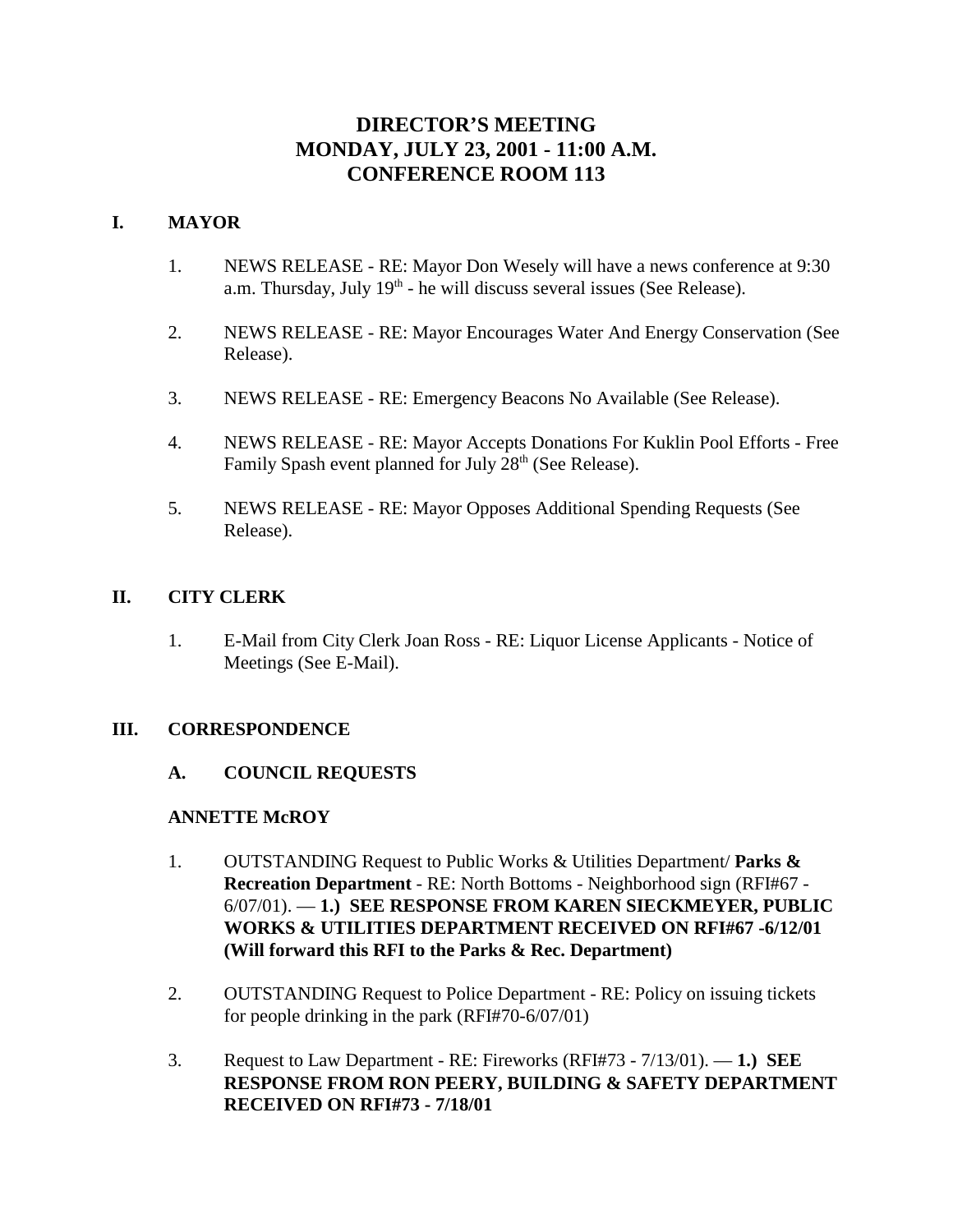4. Request to Public Works & Utilities Department - RE: Street lighting wattage (RFI#74 - 7/13/01). — **1.) SEE RESPONSE FROM KAREN SIECKMEYER, PUBLIC WORKS & UTILITIES DEPARTMENT RECEIVED ON RFI#7/18/01 (REFERRED TO LARRY KATHAL AT LES)**

# **COLEEN SENG**

- 1. OUTSTANDING Request to Health Department/ Police Department RE: The scrap newsprint and the owner of the business (RFI#860 - 6/25/01). — **1.) SEE RESPONSE FROM RICHARD SLAMA, HEALTH DEPARTMENT RECEIVED ON RFI#860 - 7/03/01** — **2.) SEE RESPONSE FROM CAPTAIN DOUG SRB, LPD RECEIVED ON RFI#7/17/01**
- 2. OUTSTANDING Request to Finance Department/ **Mayor's Office/** Public Works & Utilities Department - RE: Property taxes and garbage hauling (RFI#861 - 6/25/01). — **1.) SEE RESPONSE FROM DON HERZ, FINANCE DIRECTOR RECEIVED ON RFI#861 - 6/28/01 –- 2.) SEE RESPONSE FROM STEVE OWEN, PUBLIC WORKS & UTILITIES DEPARTMENT RECEIVED ON RFI#861 - 7/06/01**
- 3. OUTSTANDING Request to Parks & Recreation Department **OR** Public Works & Utilities Department - RE: Trim the trees on the east side of  $56<sup>th</sup>$  between Knox & Judson (RFI#862 - 7/02/01). — **1.) SEE RESPONSE FROM SCOTT OPFER, PUBLIC WORKS & UTILITIES DEPARTMENT RECEIVED ON RFI#862 - 7/17/01**
- 4. OUTSTANDING Request to Steve Huggenberger, Law Department RE: Cable increases (RFI#863 - 7/02/01)
- 5. OUTSTANDING Request to Parks & Recreation Department/Public Works & Utilities Department - RE: Visit with Mr. Craig - Dietrich & Murdock Trail conflicts (RFI#865 - 7/02/01)
- 6. OUTSTANDING Request to Planning Department, Ed Zimmer RE: An Ordinance to keep the bottle burglars "out of excavation sites when development is taking place (RFI#866 - 7/09/01)
- 7. Response from Chuck Zimmerman, Building & Safety Department to RFI#852 received on  $7/13/01$  - RE: Permit for 2230 N. 54<sup>th</sup> Street (See Response).
- 8. Request to Law Department OR Police Department RE: Concealed firearms in motor vehicles (RFI#867 - 7/18/01). — **1.) SEE RESPONSE FROM RICHARD ANDERSON, POLICE LEGAL ADVISOR RECEIVED ON RFI#867 - 7/19/01**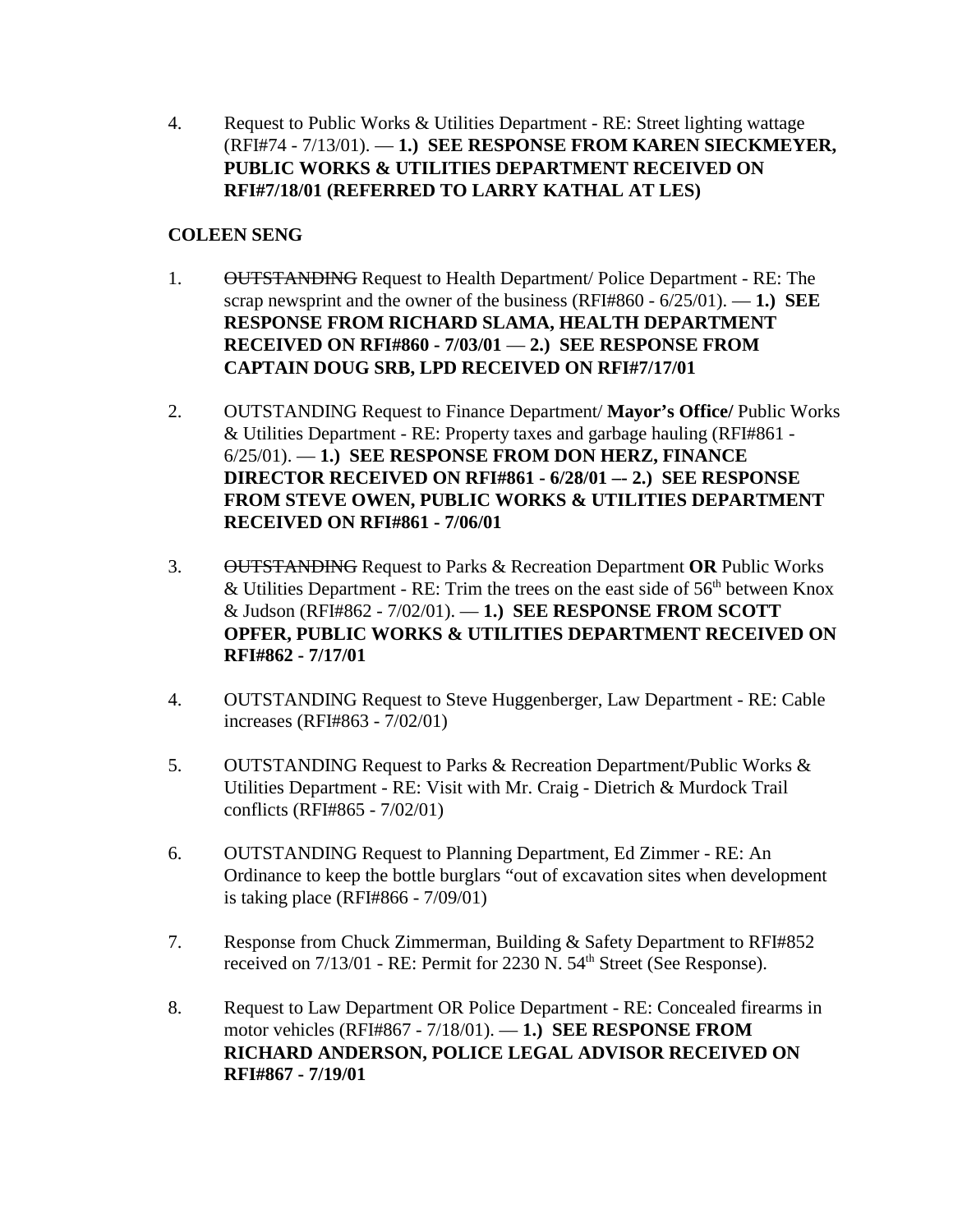- 9. Request to Public Works & Utilities Department RE: Requesting more handicap parking spaces on Havelock Avenue (RFI#868 - 7/18/01)
- 10. Request to Health Department OR Building & Safety Department RE: Complaint about property at 5035 Knox (RFI#869 - 7/18/01)

# **JON CAMP**

- 1. OUTSTANDING Request to Dana Roper, City Attorney RE: Lincoln Fire and Rescue (RFI#60 - 6/21/01)
- 2. OUTSTANDING Request to Fire, Chief Spadt RE: Lincoln Fire and Rescue (RFI#61 - 6/21/01)
- 3. OUTSTANDING Request to Steve Hubka, Budget RE: Occupation tax (RFI#64  $-6/27/01$
- 4. OUTSTANDING Request to Georgia Glass, Personnel Director RE: Lincoln Fire and Rescue (RFI#65 - 7/11/01)
- 5. OUTSTANDING Request to Fire Chief Spadt RE: Lincoln Fire and Rescue Non-Emergency Transport (RFI#66 - 7/11/01)

# **TERRY WERNER**

- 1. OUTSTANDING Request to **Law Department** /Russell Shultz, Weed Control RE: The City Weed Ordinance (RFI#9 - 6/13/01). **— 1.) SEE RESPONSE FROM RUSS SHULTZ, WEED CONTROL RECEIVED ON RFI#9 - 6/18/01**
- 2. OUTSTANDING Request to Parks & Recreation Department, Forestry RE: About a 100 Year old tree that is going to be removed (RFI#11 - 6/28/01)

# **JONATHAN COOK**

1. OUTSTANDING Request to Planning Department/Public Works/Fire/ **Law Department** - RE: Lazy Acres Annexation - Pine Lake Rd. Vacation (RFI#38 - 6/13/01). — **1.) SEE RESPONSE FROM MIKE DEKALB, PLANNING DEPARTMENT RECEIVED ON RFI#38 -6/20/01 — 2.) SEE RESPONSE FROM DENNIS BARTELS, PUBLIC WORKS & UTILITIES DEPARTMENT RECEIVED ON RFI#38 - 6/20/01** — **3.) SEE RESPONSE FROM FIRE CHIEF SPADT RECEIVED ON RFI#38 - 6/28/01**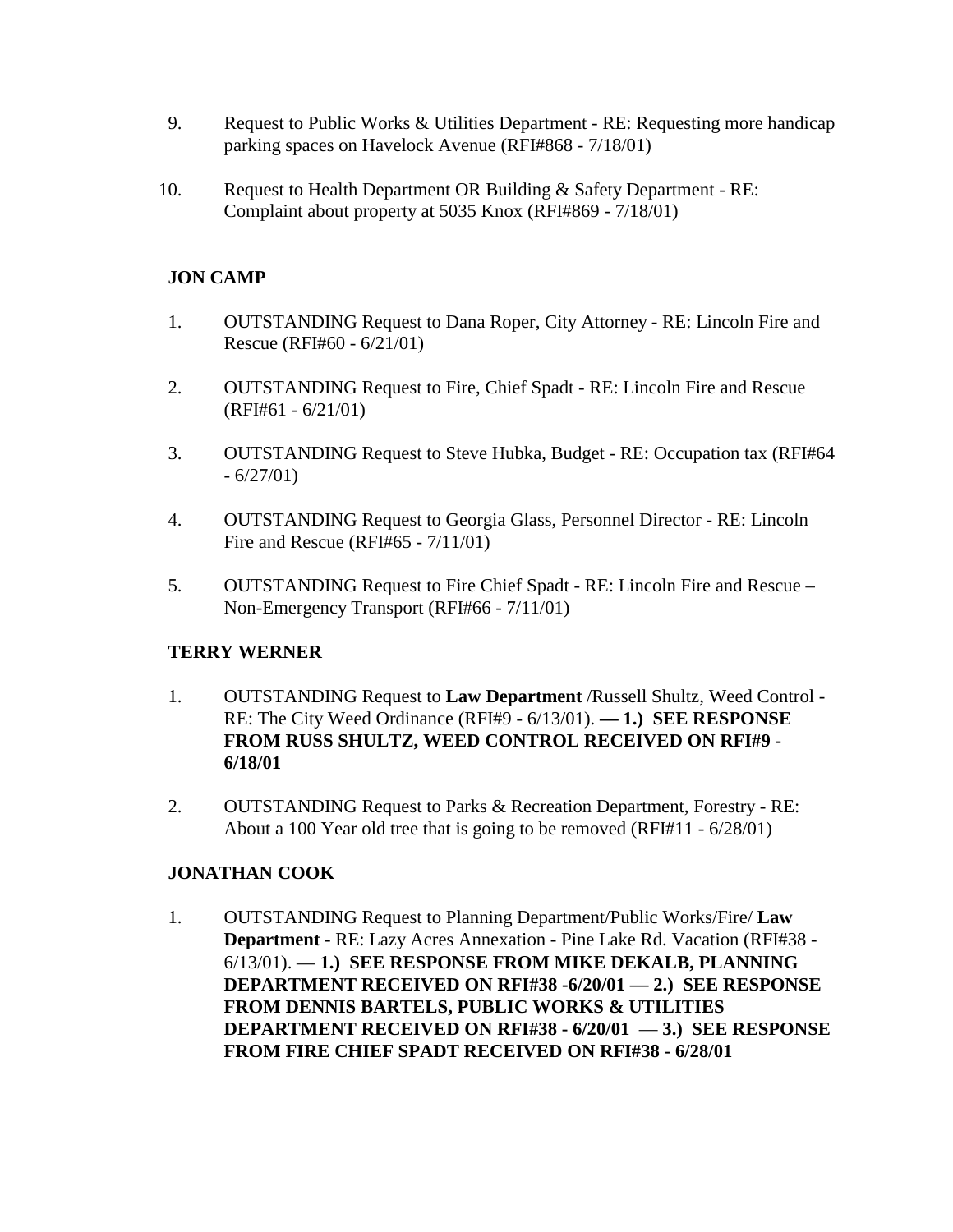- 2. OUTSTANDING Request to Public Works & Utilities Department, Allan Abbott/Mayor's Office - RE: 33rd & Sheridan Roundabout, 33rd St. Project Sheridan to Calvert, Potential 33<sup>rd</sup> St. Project South to Sheridan (RFI#41 -7/02/01)
- 3. OUTSTANDING Request to Allan Abbott, Public Works & Utilities Department - RE: Stop Signs on Bike Trail at  $27<sup>th</sup>$  & Hwy 2 for SB RT Lane (RFI#43 -7/02/01). — **1.) SEE RESPONSE FROM SCOTT OPFER, PUBLIC WORKS & UTILITIES DEPARTMENT RECEIVED ON RFI#43 - 7/18/01**
- 4. Request to Public Works & Utilities Department, Scott Opfer RE: Crosswalk at 33rd & Lake (RFI#48 - 7/13/01)
- 5. Request to Public Works & Utilities Department, Jim Visger RE: Storm Drainage at 33rd & Lake (RFI#47 - 7/13/01). — **1.) SEE RESPONSE FROM DENNIS BARTELS, PUBLIC WORKS & UTILITIES DEPARTMENT RECEIVED ON RFI#47 - 7/19/01**
- 6. Request to Public Works & Utilities Department RE: Repair of Driveway Between Curb and Sidewalk (RFI#46 - 7/13/01)
- 7. Request to Parks & Recreation Department RE: Boulevard Plantings (RFI#45 7/13/01)
- 8. Request to Parks & Recreation Department RE: American Liberty Elm Trees (RFI#49 - 7/18/01)

# **KEN SVOBODA**

- 1. OUTSTANDING Request to Fire Department, Chief Spadt RE: Lincoln Fire Department Fire Call and financial information (RFI#1 - 6/29/01)**. — 1.) SEE RESPONSE FROM FIRE CHIEF SPADT RECEIVED ON RFI#1 - 7/06/01**
- 2. OUTSTANDING Request to Lynn Johnson, Parks & Recreation Director RE: Kuklin pools (RFI#2 - 7/02/01)

# **GLENN FRIENDT**

- 1. Request to Georgia Glass, Personnel Director RE: Summary of employee insurance benefits (RFI#4 - 7/13/01)
- 2. Request to Public Works & Utilities Department, Dennis Bartels RE: Connecting property at 2501 S. Coddington to City water & sewer (RFI#5 - 7/18/01)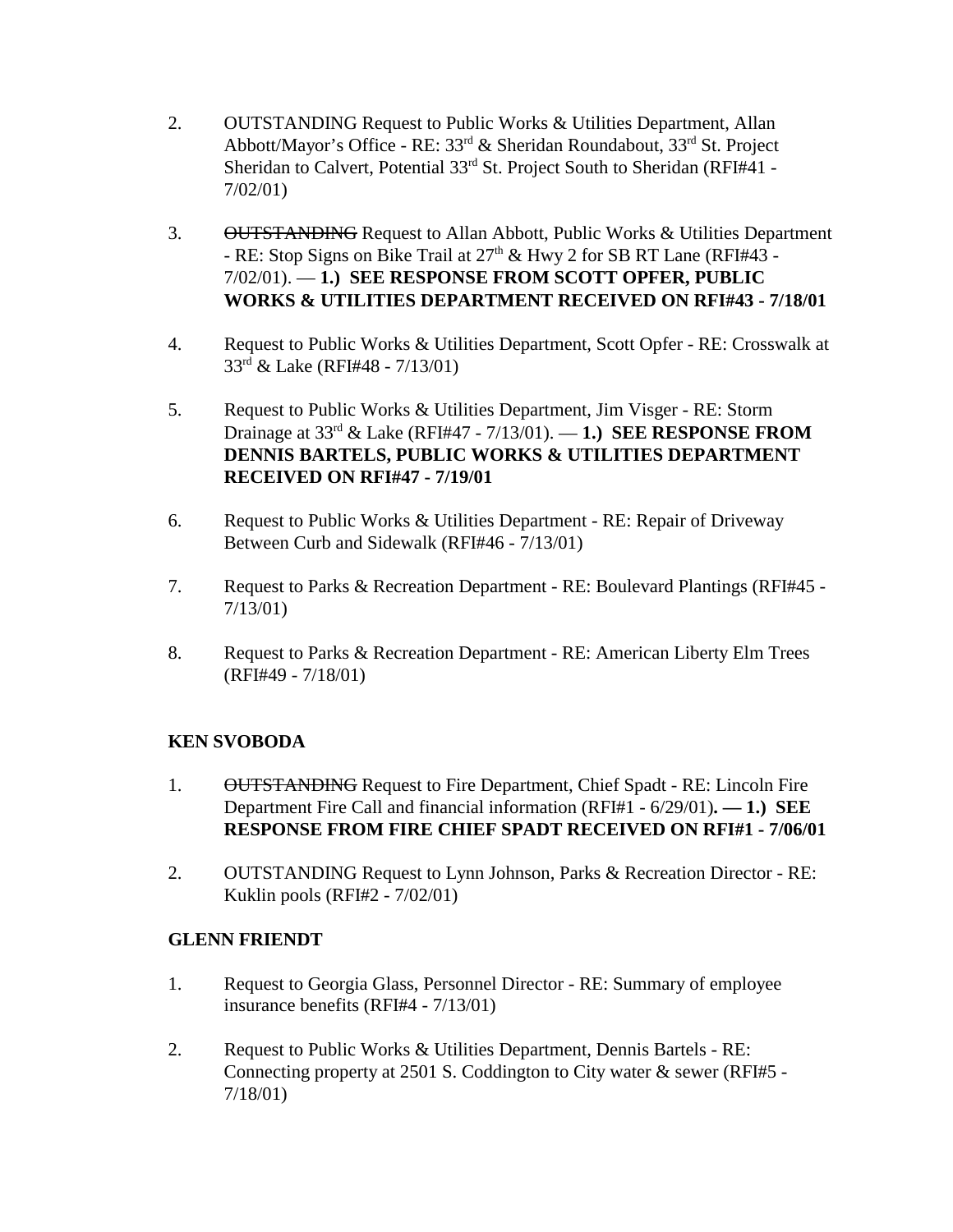# **B. DIRECTORS AND DEPARTMENT HEADS**

## **FINANCE/BUDGET**

1. Inter-Department Communication from Steve Hubka - RE: Tentative vote recap (See Material).

## **HEALTH DEPARTMENT**

1. NEWS RELEASE - RE: Hot Weather Alert (See Release).

## **HUMAN SERVICES DEPARTMENT**

1. Letter from Kit Boesch - RE: Final Report on Fiscal Year 2000-01 Low Income Transportation Program (See Letter).

## **LIBRARY**

1. DIRECTOR'S REPORT - Lincoln City Libraries - Statistical Report - Fund Balances - Monthly Categorical Report - June 2001.

# **PARKS & RECREATION DEPARTMENT**

1. Memo from Lynn Johnson - RE: Parks and Recreation Advisory Board July Tour (See Memo).

# **PLANNING**

# **PLANNING COMMISSION FINAL ACTION . . . . .**

- 1. Special Permit No. 1873 (Wireless communications facility at 4700 Antelope Creek Road) Resolution No. PC-00687.
- 2. Special Permit No. 1921 (Rooftop wireless telecommunications antennae 5301 Madison Ave.) Resolution No. PC-00686.
- 3. Final Plat No. 01008 Hartland Homes East  $4<sup>th</sup>$  Addition (84<sup>th</sup> Street & Old Cheney Road) Resolution No. PC-00685.
- 4. Final Plat No. 01002- Knights Court Addition (6040 South Street) Resolution No. PC-00684.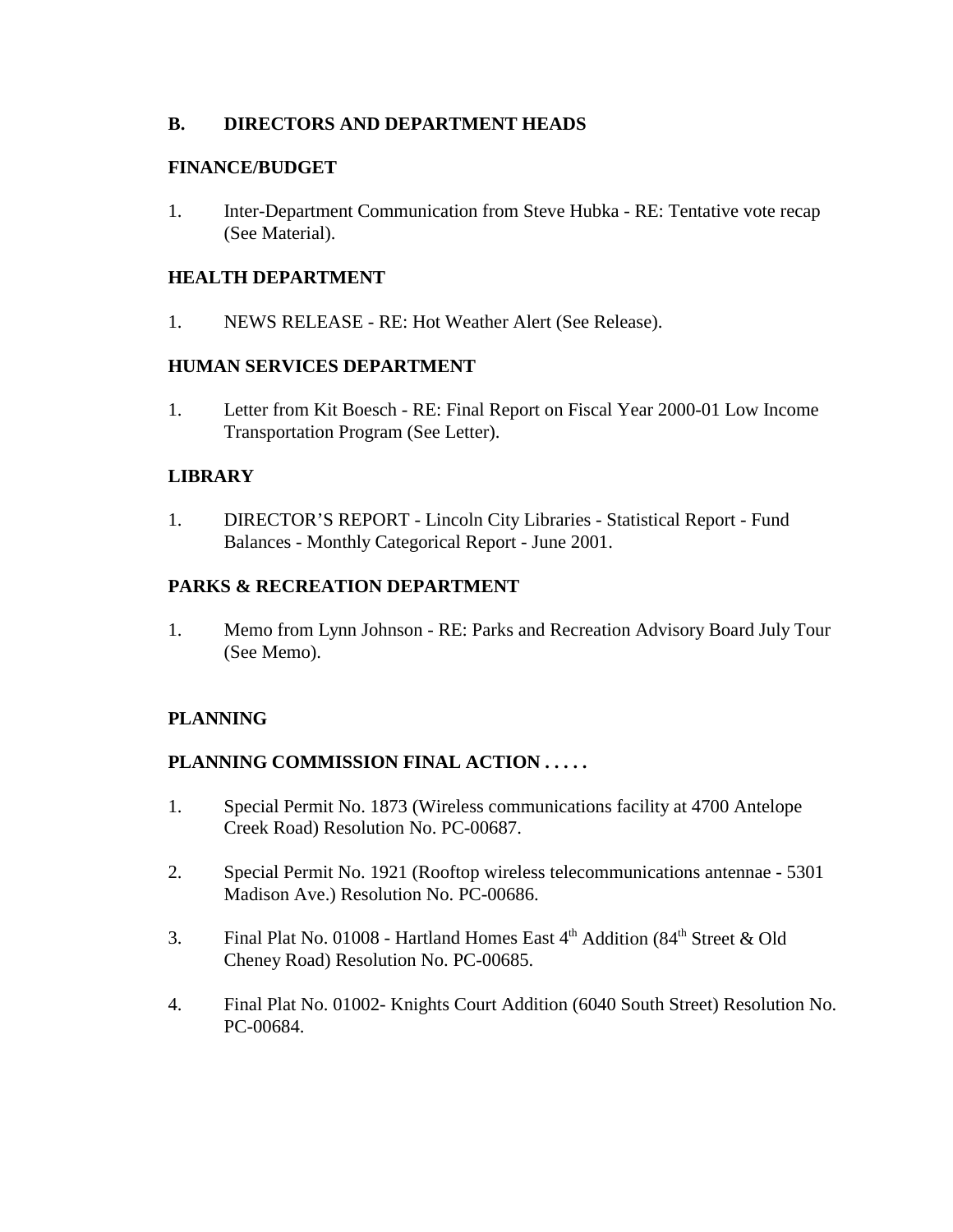# **PUBLIC WORKS & UTILITIES DEPARTMENT**

- 1. Memo from Nicole Fleck-Tooze RE: Airport Signs (See Memo).
- 2. Public Works & Utilities Advisory RE: Water Main Replacement Project 700243 Cleveland,  $53^{\text{rd}}$  to  $59^{\text{th}}$  &  $57^{\text{th}}$ , Adams to Cleveland - July 19, 2001.

# **REAL ESTATE DIVISION**

1. InterOffice Memo from Clinton W. Thomas - RE: Vacation of the south 150 feet of North 67<sup>th</sup> Street between Seward Avenue and Kearney Avenue (See Memo).

# **STARTRAN**

1. InterOffice Memo from Larry Worth - RE: Request for Information - Metro Area Transit in Omaha had recently been awarded \$955,000 of Federal Transit administration funds to conduct a study of the current/future transit system (See Memo).

# **C. MISCELLANEOUS**

- 1. E-Mail from Joseph W. Johnson, Jr. RE: County Assessor Website (See E-Mail).
- 2. E-Mail from Tobias Theisen RE: Concerned . . . .. . (See E-Mail).
- 3. Letter from Barry & Diane Good RE: Support of Recommendation on the Beltway Comprehensive Plan (See Letter).
- 4. Material from Larry D. Maresh, Deputy Director for Administration, Lincoln Airport Authority - RE: Resolution No. 423 (See Material).
- 5. Letter from Lela Knox Shanks RE: Kuklin Pool (See Letter).
- 6. Letter from Dr. Rod Kohl & Beverly Ellen Batten Kohl RE: The East Beltway (See Letter).
- 7. Letter from Lash & Ann Chaffin RE: The East Beltway project (See Letter).
- 8. E-Mail from Ronald Behrens RE: Problem with the ordinance concerning the allowance for individuals to shoot off fireworks for the  $4<sup>th</sup>$  of July (See E-Mail).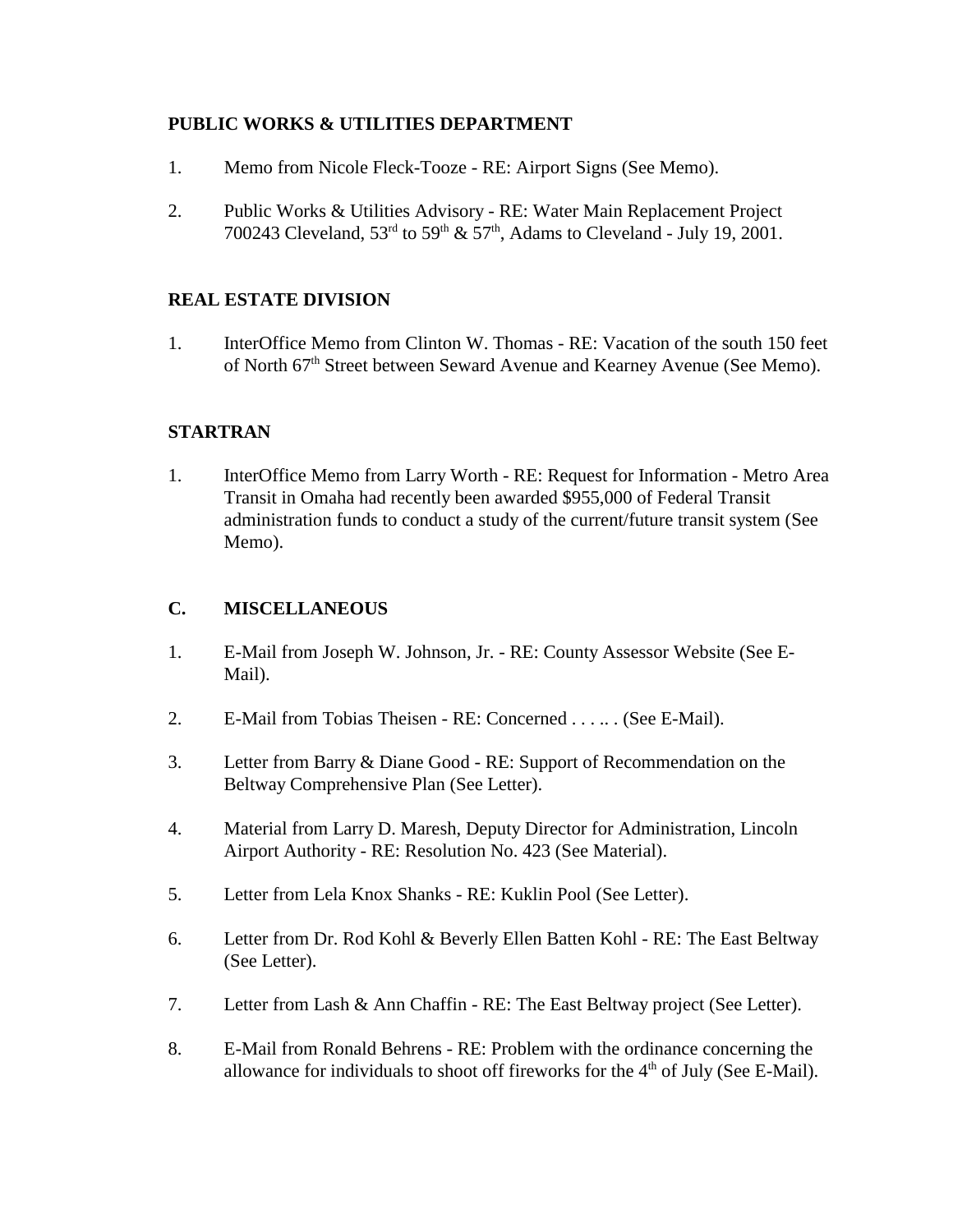- 9. E-Mail from Rachel A. Murray RE: The Special Permit for Kabredlo's to have alcohol sales on N.  $27<sup>th</sup>$  Street (See E-Mail).
- 10. Letter from Beth Scarborough, TimeWarner Cable to Mayor Wesely RE: Thank you for your response to their meeting on June  $14<sup>th</sup>$  & he is also disappointed that they were not able conclude the negotiations given the progress that they have made on many issues throughout this long process (See Letter).
- 11. E-Mail from Mary Lou Null RE: The City Budget (See E-Mail).
- 12. Letter from Richard L. Herink RE: The proposed telecommunications tax increase from 3.8% to 5.75% - Opposed to it (See Letter).
- 13. Letter from David M. Harris, Regional Vice President, State Farm Insurance Companies - RE: Proposed Increase in Occupation Tax (See Letter).

# **IV. DIRECTORS**

# **V. CITY COUNCIL MEMBERS**

# **VI. ADJOURNMENT**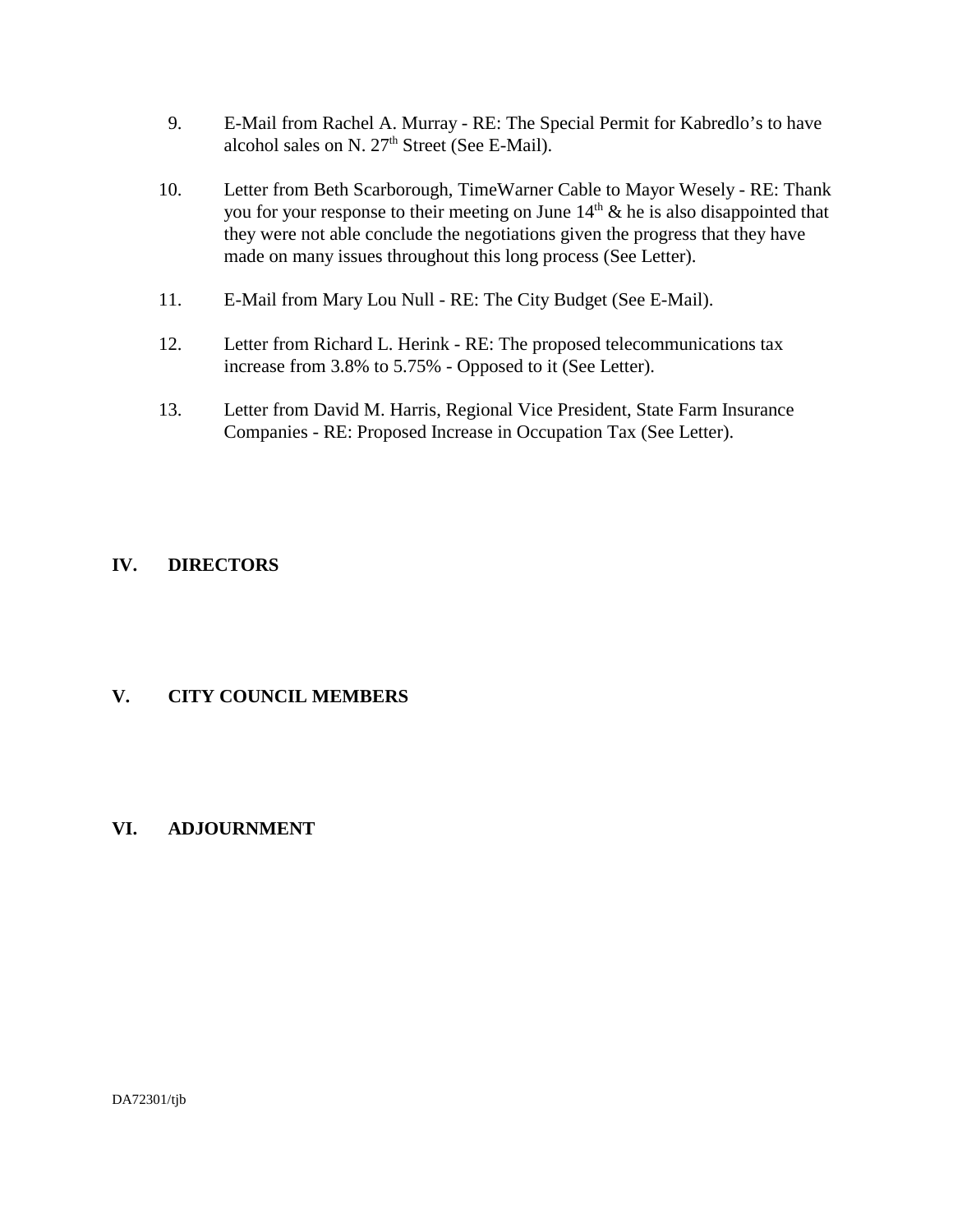# **DIRECTOR'S MEETING MINUTES MONDAY, JULY 23, 2001 CONFERENCE ROOM 113**

**Council Members Present:** Annette McRoy, Chair; Jonathan Cook, Vice-Chair; Coleen Seng, Jon Camp, Glenn Friendt, Ken Svoboda, Terry Werner.

**Others Present:** Mayor Don Wesely, Mark Bowen, Ann Harrell, Mayor's Office; Joan Ross, City Clerk; Dana Roper, City Attorney; Directors and Department Heads; Darrell Podany, Aide to Council Members Camp, Friendt, & Svoboda; Tammy Bogenreif, City Council Staff and Chris Hain, Lincoln Journal Star Representative.

Doug Thomas handed out some material to Council in regards to the Pre-Council Meeting that they were supposed to have this morning at 10:45 a.m. for the Briefing on e-Government with the Finance Department and Information Services. Mr. Thomas gave a short presentation over the material regarding 'Leveraging Technology–Recent and Proposed'. Mr. Thomas indicated to Council what he has put together is a summary of what was submitted through the Technology plans from the various City Department's issue. Mr. Thomas stated to Council that he has broke it into recent accomplishments as well as some of the items that were included in the Mayor's Proposed Budget and as well as some items that were not for their review. Mr. Thomas stated to Council that what they will probably try to do is come back at a later time and give them an update on some of those items. (Copy of this material is on file in the City Council Office)

## **I. MAYOR**

Mayor Don Wesely stated to Council that he tried to give them a call on Thursday about the Centennial Mall issue. Mayor Wesely stated to Council that the situation isn't what they would like it to be, but to protect the public and to deal with the situation they have filled in two of the fountains out of six that are not operational. Mayor Wesely stated to Council that as they probably know from the article the condition was such that they would have to be totally ripped out and rebuild. Mayor Wesely stated to Council that with the plans for the mall they would have to be ripped out again, if they ever got that project moving forward. So it made no sense to do anything other than fill them in and protect the public from falling in because they don't hold water anymore.

Ms. McRoy stated to Mayor Wesely just for clarification are the fountains also part of the State's responsibility. Mayor Wesely stated to Ms. McRoy that the maintenance is the City's responsibility. Mayor Wesely indicated to Ms. McRoy that they did give money in the Budget last year, that \$1 million was appropriated to help with it. Mayor Wesely stated that they will be coming back again next session to search for some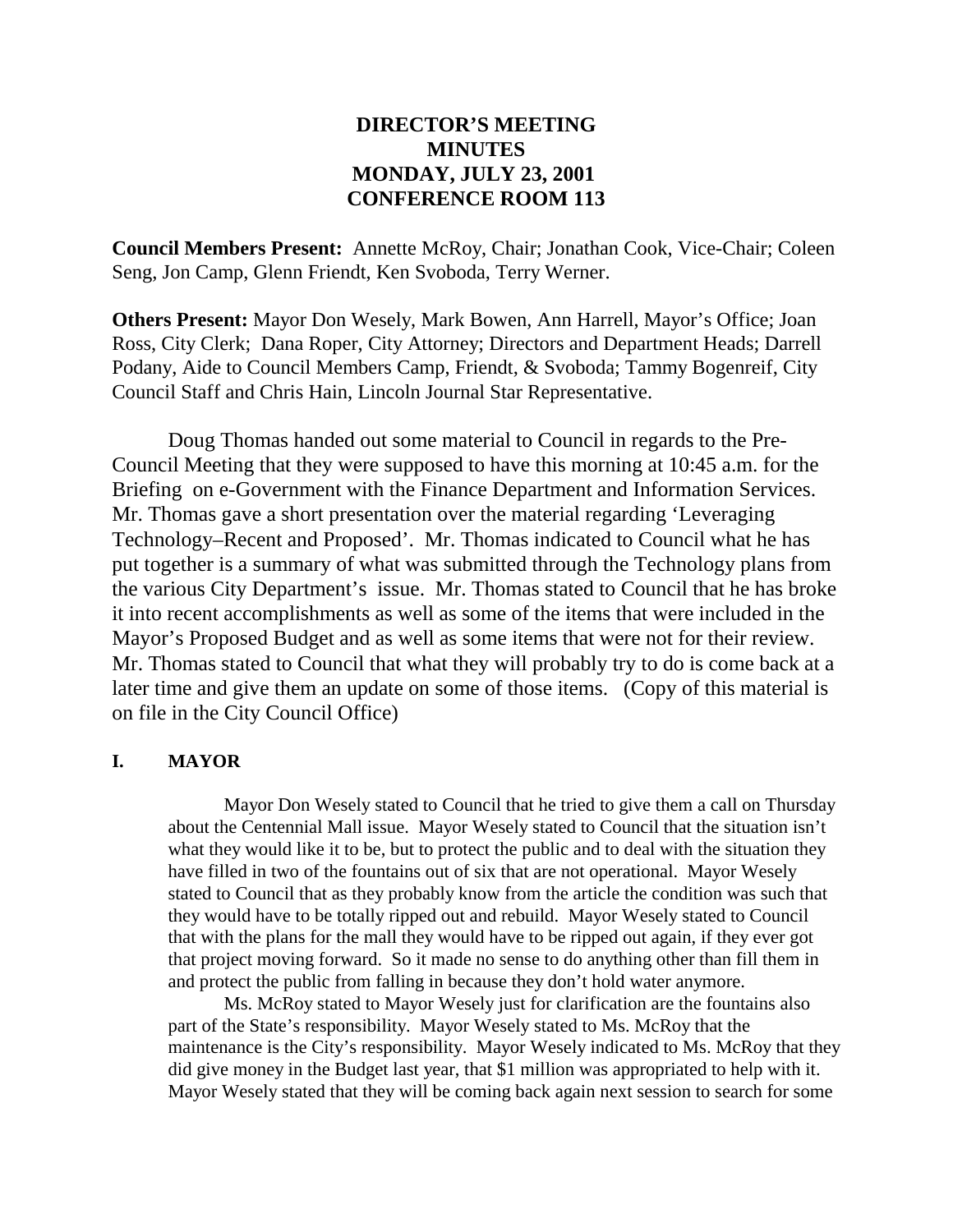help from the State. Mayor Wesely stated to Council that 50% of it is public entity, Federal and State. Ms. McRoy commented to Mayor Wesely that the City is the one paying the bill and indicated that is three different agencies. Mayor Wesely indicated to Ms. McRoy "yes", so they are carrying the load, but he is not getting any help and they are going to come back and ask for help next session.

Mayor Don Wesely stated to Council that he has copies for them of the Sales Tax figures and the proposed adjustments on the Budget that was talked about last week. Mayor Wesely handed out to Council all of this information regarding these two issues. [Copy of this material is on file in the City Council Office). Mayor Wesely stated to Council that again his recommendation is that they not include the additional spending that they talked about last week. Mayor Wesely stated to Council that they will continue to monitor it and give them information and share with them everything they know as soon as they can.

Mayor Don Wesely stated to Council that on a positive note, which they probably saw that Kuklin pool did get their first donations to help with some of the amenities that they talked about. Mayor Wesely stated to Council that they received \$1,000 from "First Choice Credit Union" and \$1,500 from "Women of the World". Mayor Wesely stated to Council that "Women of the World" has also talked about a \$5,000 fund raiser that they're intending to sponsor. Mayor Wesely commented to Council that he was very pleased with the quick response to the action they took that they still have the funding for the pool.

Mayor Don Wesely commented to Council that they had an awful hot weekend, but the Shrine Bowl he thinks came off well considering and the Cornhusker State Games as well. Mayor Wesely stated to Council that they contrasted good sportsmanship with Cornhusker State Games. Mayor Wesely stated to Council that they also had Chief Casady and the Police intervene on the 'Fight Night' on Friday night at "Studio 14" and he will have Chief Casady talked about this situation with them. Mayor Wesely stated to Council that he was very pleased that Chief Casady was able to find a way legally to intervene quickly on this matter before they got the momentum build up for it. Mayor Wesely indicated to Council that Chief Casady looked at the Statute and he looked at them as well and he felt that there was absolute solid ground to say that these 'Fight Nights' can not operate without a license. Mayor Wesely stated to Council that they are having some difficulty by the Public Commission about whether or not they feel that they can issue a license and the role they can play, but hopefully that will all be worked out in time. Mayor Wesely indicated to Council that rather than waiting and spend a lot of time trying to work through it that they decided to take action and see what happens. Mayor Wesely stated to Council that in his view, he thinks it will all work out in the end. Mayor Wesely asked Chief Casady to talk a little bit about this matter.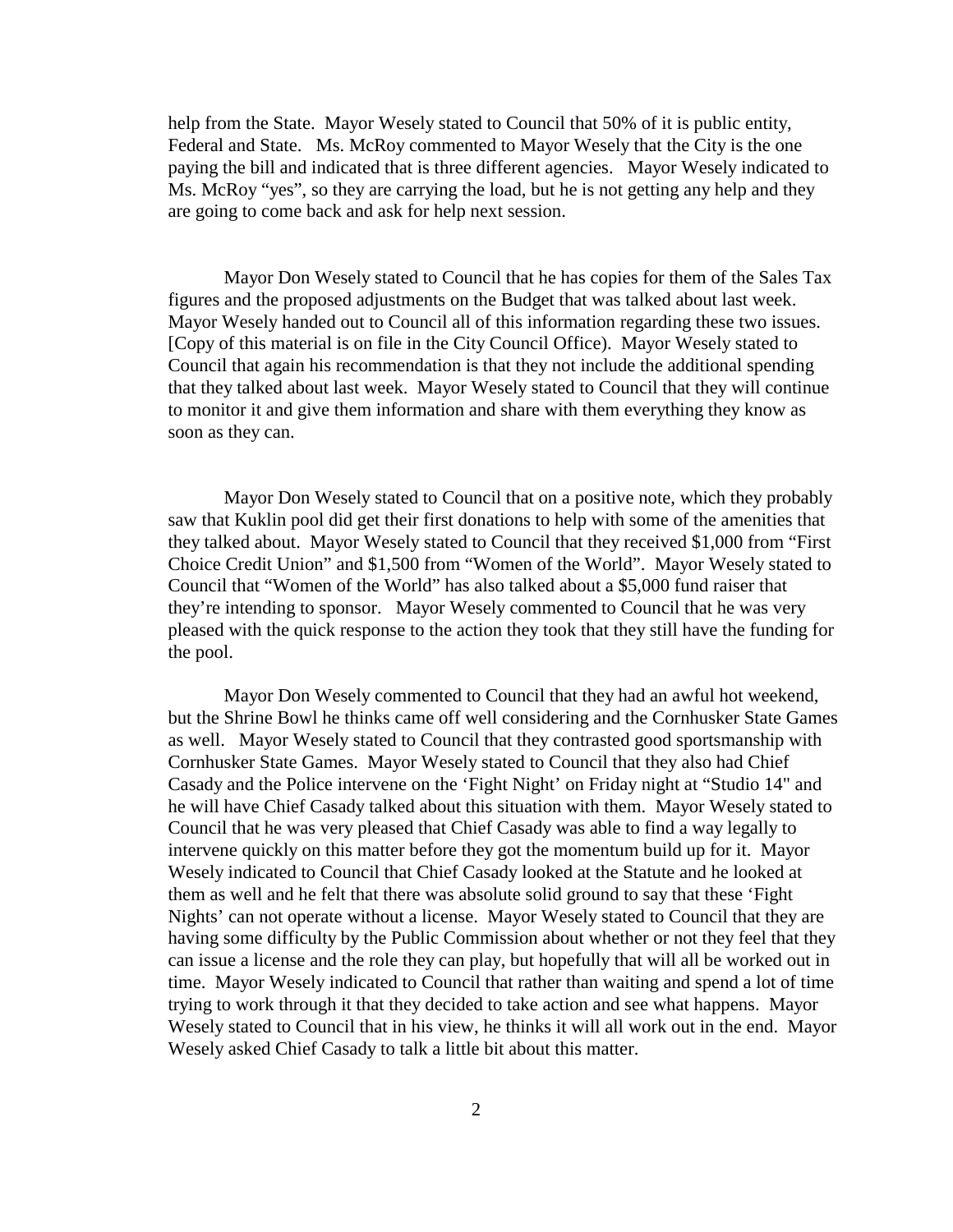Chief Casady stated to Council that they issued 8 citations on Saturday night to the people who were involved in 'Fight Night' at "Studio 14". Chief Casady stated to Council that "Studio 14" only had about 60 people there, so those 8 citations went to all of the people that are kind of named in the series of Statutes that requires a license for boxing and match makers, promoters, [inaudible], time keepers and referee. Chief Casady stated to Council that they cancelled the fights after that, so apparently some of the people who were there were not anxious to get a second citation, so it came off pretty much without a hitch. Chief Casady indicated to Council that Mr. Brown has stated that he intends to do it again this coming Friday night, but that remains to been seen. Chief Casady commented to Council that he is not so sure that the promoter will be quite excited about it, but if so they will be there to make sure that they don't violate the law. Chief Casady stated to Council that he thinks most of them are aware that they discovered the set of Nebraska State Statutes that regulates boxing and wrestling and it basically says that you can't have a boxing or wrestling match without a license from the Athletic Commission and that's the Statute they can use. Chief Casady indicated to Council that they confirmed it with the County Attorney's Office before hand to make sure that they were comfortable with prosecuting those who had broke it. Chief Casady indicated to Council that the owner of the "Royal Grove" controversially decided not to have their fights on Thursday night's. Chief Casady stated to Council that they will keep them advised of any developments during the coming week. Mr. Camp commented to Chief Casady that he said there were only 60 people there and he was wondering if that included the audience or is that just the staff. Chief Casady stated to Mr. Camp that he was referring to 60 people in the audience plus what ever there was for fighters and staff.

Mr. Camp commented to Chief Casady that he assumes that is low. Chief Casady stated to Mr. Camp that's low, that the capacity he thinks is around 700, so it was a small crowd. Chief Casady stated to Council that they also had a tavern violation later in the night (a liquor law violation) that they cited Mr. Brown for drinking on duty. Chief Casady commented to Council that of course his license has already been revoked, which is effective in 30 days. Chief Casady stated to Council that his instructions to his staff is just because their license has been revoked doesn't mean they can't still violate the laws. Chief Casady stated to Council that Mr. Brown's vehicle was also towed for unpaid parking tickets as well. Ms. Seng asked Chief Casady how many unpaid parking tickets did Mr. Brown have. Chief Casady indicated to Ms. Seng that he would have to look, that it was on the tow list.

Mayor Wesely stated to Council that they were all pleased and he thought Chief Casady had a great strategy. Ms. McRoy asked Mayor Wesely if they're considering some kind of an ordinance or resolution in regards to this matter. Mayor Wesely stated to Ms. McRoy that their interpretation is that they don't need it, that the State law requires that for fights and wrestling that there be a license. Mayor Wesely stated that the Attorney General at this point is advising not, but if you read the Statute you can see that it is pretty clear. Mayor Wesely commented to Council if they have to they will come back to that. Dana Roper indicated to Council that here is what the Statute says and read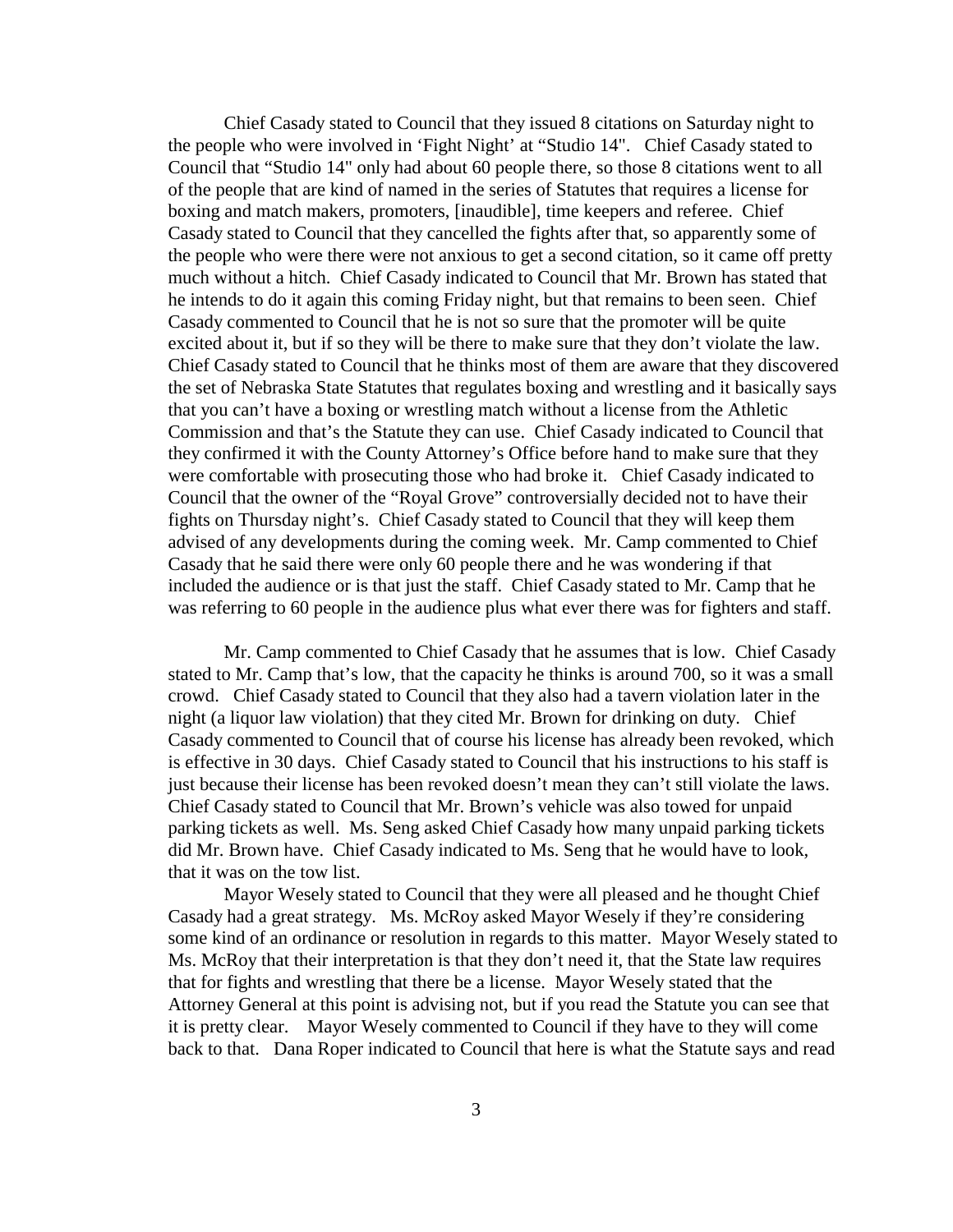it to them, that the 'State Athletic Commissioner shall have/has sole discretion, management, control and jurisdiction over all professional wrestling and boxing, amateur boxing and [inaudible] matches and exhibitions to be held within the State' and unless they get some court rulings to the contrary, it is their ball of wax.

Mr. Svoboda asked Mr. Roper if they could add just more teeth to it, that why don't they just pass an ordinance prohibiting it - or at least restricting it. Mr. Roper stated to Mr. Svoboda that he thinks sole discretion, management, control and jurisdiction means they are occupying the field. Mr. Roper indicated to Mr. Svoboda that in most insistencies when the State passes something they could pass something more restrictive that with this language that talks about sole discretion and control would appear that they couldn't, but they will get some legal interpretations and may be they can recycle the wagons. Mr. Svoboda stated to Mr. Roper okay.

Mayor Don Wesely stated to Council that he has some more material to pass out to them. Mayor Wesely stated to Council that this material is the Planning Department's summary on the "Kabredlo's" issue. Mayor Wesely indicated to Council that he talked to most of them about it, but he does not support granting them a Special Use Permit and would ask them to reconsider it and deny it. [Copy of this material is on file in the City Council Office] Mayor Wesely stated to Council that Jason Reynolds from the Planning Department has some additional information for them that they had requested and he asked Mr. Reynolds to talk about the additional information.

Mr. Reynolds stated to Council that he has three sets of hand-outs for them one is: - 1.) A list of all the Alcohol Use and Special Permits that have been passed or denied - 2.) Shows whether waivers were granted, what sort of litigations were proposed, staff recommendation, Planning Commission recommendation and Council Action and finally this is a: - 3.) A list with the description of each of the permits that failed to meet the one-hundred foot separation requirement. [Copy of all three of these hand-outs are on file in the City Council Office]

Mr. Cook stated to Mayor Wesely if Council were to reconsider this today, that they could not take action on it because it is not on the Agenda. Mr. Cook indicated that he will be out of town and Mr. Werner will be out of town next week. So, the only choice would be to put it on Pending for a number of weeks in order for them to all be back to vote on it or else the vote's may not be available, unless of course a number of Council Members wish to choose to go along with the recommendation based on the rest of this information. Mayor Wesely stated to Mr. Cook that he just wanted to let them know about the background of his concerns. Mr. Camp asked Mayor Wesely what exactly is his initial concerns on it, that he doesn't understand other than the [inaudible] separation. Mayor Wesely stated to Mr. Camp that it goes back to the legal [inaudible] that this particular site where the Special Use Permit was denied by the Council in '1996' and than it came back for a liquor license and despite their opposition they were granted a license. Mayor Wesely indicated that than they went to court and lost and lost and finally they won a Supreme Court ruling. But, than to turn around and grant a Special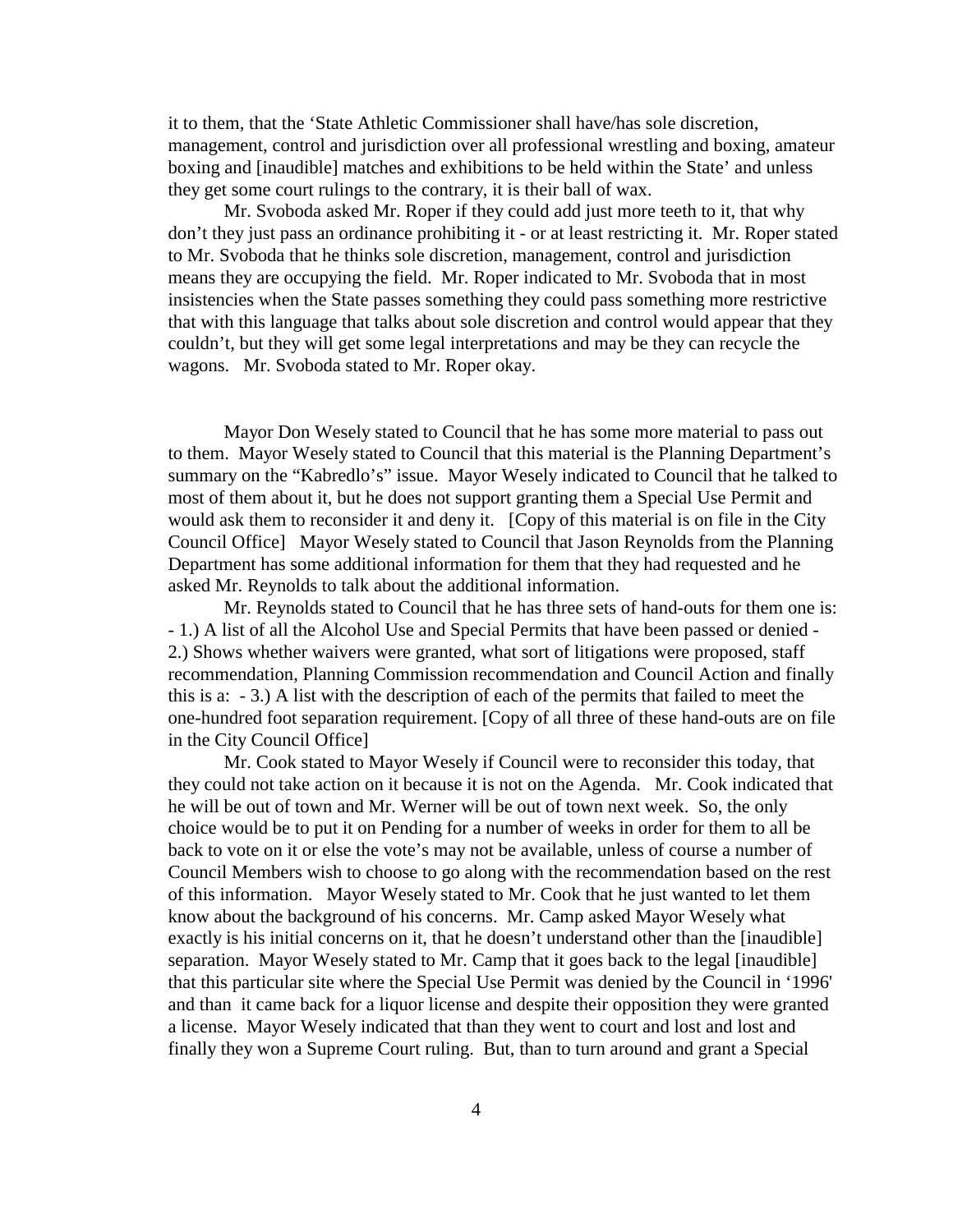Use Permit after they had fought so hard to maintain the standard that they had in place. Mayor Wesely stated to Council that he thinks this hurts them legally during the other type of [inaudible], and he thinks that they hurt themselves with future court action with any future out look to say "no" to them. Mr. Camp commented to Mayor Wesely that he says with standard in place, that he was wondering what standard he was referring too. Mayor Wesely stated to Mr. Camp that there is a hundred foot [inaudible] to residential that is required by an ordinance.

Dana Roper handed out some more material to Council in regards to this issue. [Copy of this material is on file in the City Council Office] Mr. Friendt commented that so in the last 4 years while they have been litigating this, they have only granted Special Permits that either mete the requirements or had clear mitigation. Mayor Wesely indicated to Mr. Friendt that is his understanding. Kathleen Sellman stated to Mr. Friendt that's correct. Kathleen Sellman stated to Council that the other issue with this particular application the access is to be from a street and they take their access from a gravel alley on that sign. Mayor Wesely stated to Council that one of the things that he passed out was the material they got from Joel Petersen when he briefed them about the court case. Mayor Wesely stated to Council that this is the first time they have won a case on liquor in a long time. Mr. Cook commented to Mayor Wesely that he was hoping they would have a chance to discuss this issue at the "Noon" Meeting because he thought there were some important issues, but he appreciates this material.

- 1. NEWS RELEASE RE: Mayor Don Wesely will have a news conference at 9:30 a.m. Thursday, July  $19<sup>th</sup>$  - he will discuss several issues. — NO COMMENTS
- 2. NEWS RELEASE RE: Mayor Encourages Water And Energy Conservation. NO COMMENTS
- 3. NEWS RELEASE RE: Emergency Beacons No Available. NO COMMENTS
- 4. NEWS RELEASE RE: Mayor Accepts Donations For Kuklin Pool Efforts Free Family Spash event planned for July  $28<sup>th</sup>$ .  $-$  NO COMMENTS
- 5. NEWS RELEASE RE: Mayor Opposes Additional Spending Requests. NO COMMENTS

## **II. CITY CLERK**

City Clerk Joan Ross stated to Council that in regards to Items 6, 7 & 8 (Lincoln Electric System Bonds) that they will have  $2<sup>nd</sup>$  &  $3<sup>rd</sup>$  Reading today. [Council received the material in regards to these items in their Director's Addendum packet for July 23rd] Mr. Cook stated to City Clerk Joan Ross that he noticed it is not that they are not advertised on their Agenda as having a request made. City Clerk Joan Ross stated to Mr.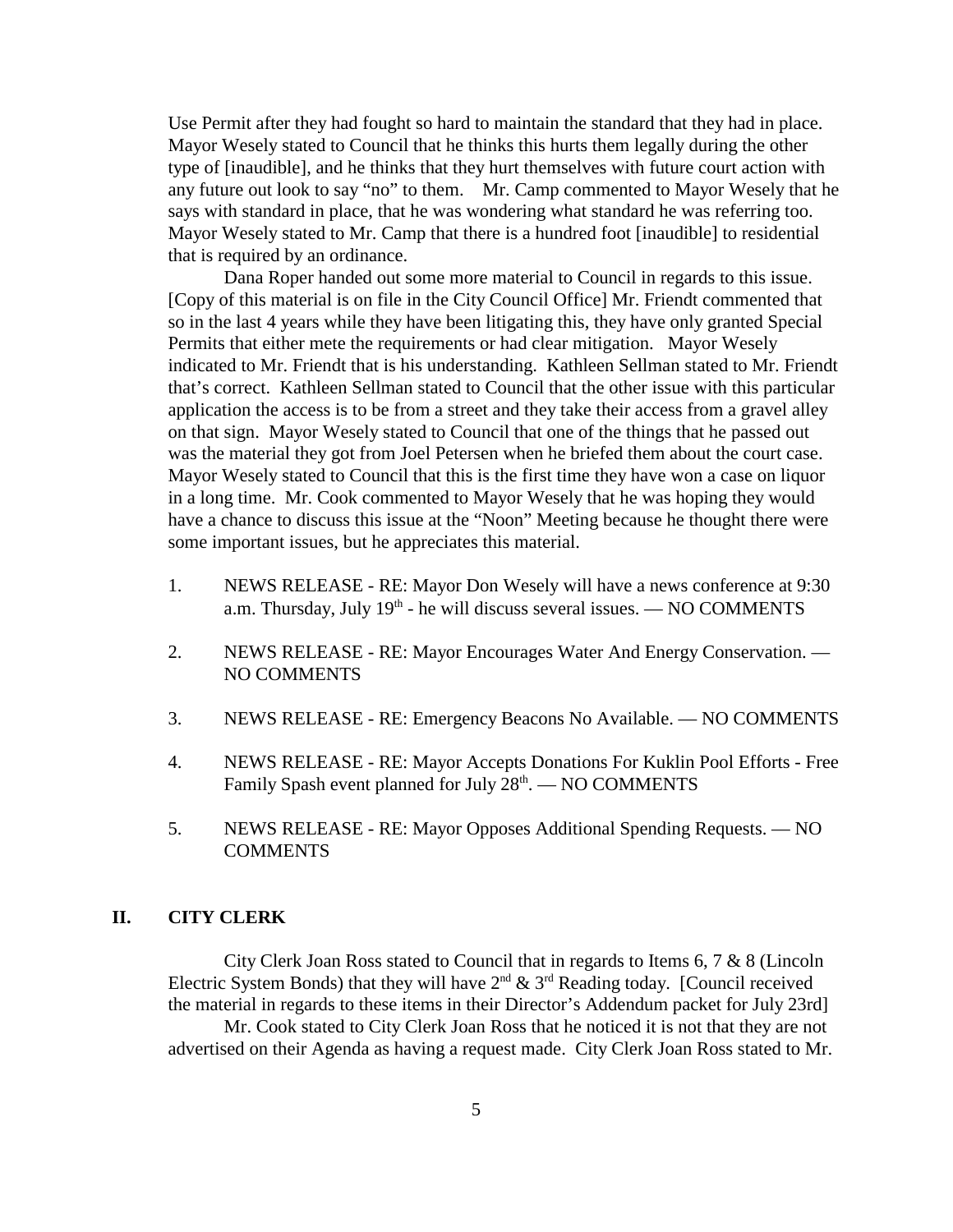Cook that is correct. Mr. Cook stated to City Clerk Joan Ross that they submitted a letter to them on July  $6<sup>th</sup>$  asking for it, so he guesses normally if somebody doesn't submit a request in time that they don't grant it and they wait. Mr. Cook stated that in this case LES is not at fault that they gave them the letter in time, but they just failed to get it on the Agenda. Mr. Cook indicated to City Clerk Joan Ross so he thinks this is unfortunate because this is kind of important and so they are in a tough spot. Mr. Cook stated that he just hopes that they make sure they get them advertised. Mr. Cook indicated that in this case they got it ahead of time that they may have missed it because of that. City Clerk Joan Ross stated to Mr. Cook that it is not like a separate legal ad, that it is just listed on the Agenda, but she thinks if they look back in previous years this is something that he requested very recently. City Clerk Joan Ross stated that she also missed it. City Clerk Joan Ross indicated to Mr. Cook that also in regards to this issue, she doesn't think that a history of these Bond Ordinances have had a lot of public input.

Ms. Seng asked City Clerk Joan Ross if they have already done a liquor license for July Jams. City Clerk Joan Ross stated to Ms. Seng that her and Officer Russ Fosler talked about it and because they have done it for years and years they did not put it on the Agenda. City Clerk Joan Ross stated to Council that if they want it on the Agenda they will certainly do it, but not for this year because it is to late. City Clerk Joan Ross indicated to Council that because it was an event that they have had for years and there has never been any trouble and they have had no incidents of any kind. City Clerk Joan Ross stated to Council that her and Officer Russ Fosler just discussed it and felt that it would be okay if they did not put it on the Agenda. City Clerk Joan Ross stated to Council but if there is a disagreement about it with Council they will certainly in the future put it back on the Agenda. After Council discussed this issue further, they felt that it would be better to have it on the Formal Council Agenda. City Clerk Joan Ross stated to Council okay.

1. E-Mail from City Clerk Joan Ross - RE: Liquor License Applicants - Notice of Meetings. — Ms. McRoy stated to City Clerk Joan Ross that they will also discuss this issue in the Internal Liquor Committee Meeting. City Clerk Joan Ross stated to Ms. McRoy okay and that she will put it on the Agenda. Ms. McRoy thanked City Clerk Joan Ross.

#### **III. CORRESPONDENCE**

## **A. COUNCIL REQUESTS**

## **ANNETTE McROY**

1. OUTSTANDING Request to Public Works & Utilities Department/ **Parks & Recreation Department** - RE: North Bottoms - Neighborhood sign (RFI#67 -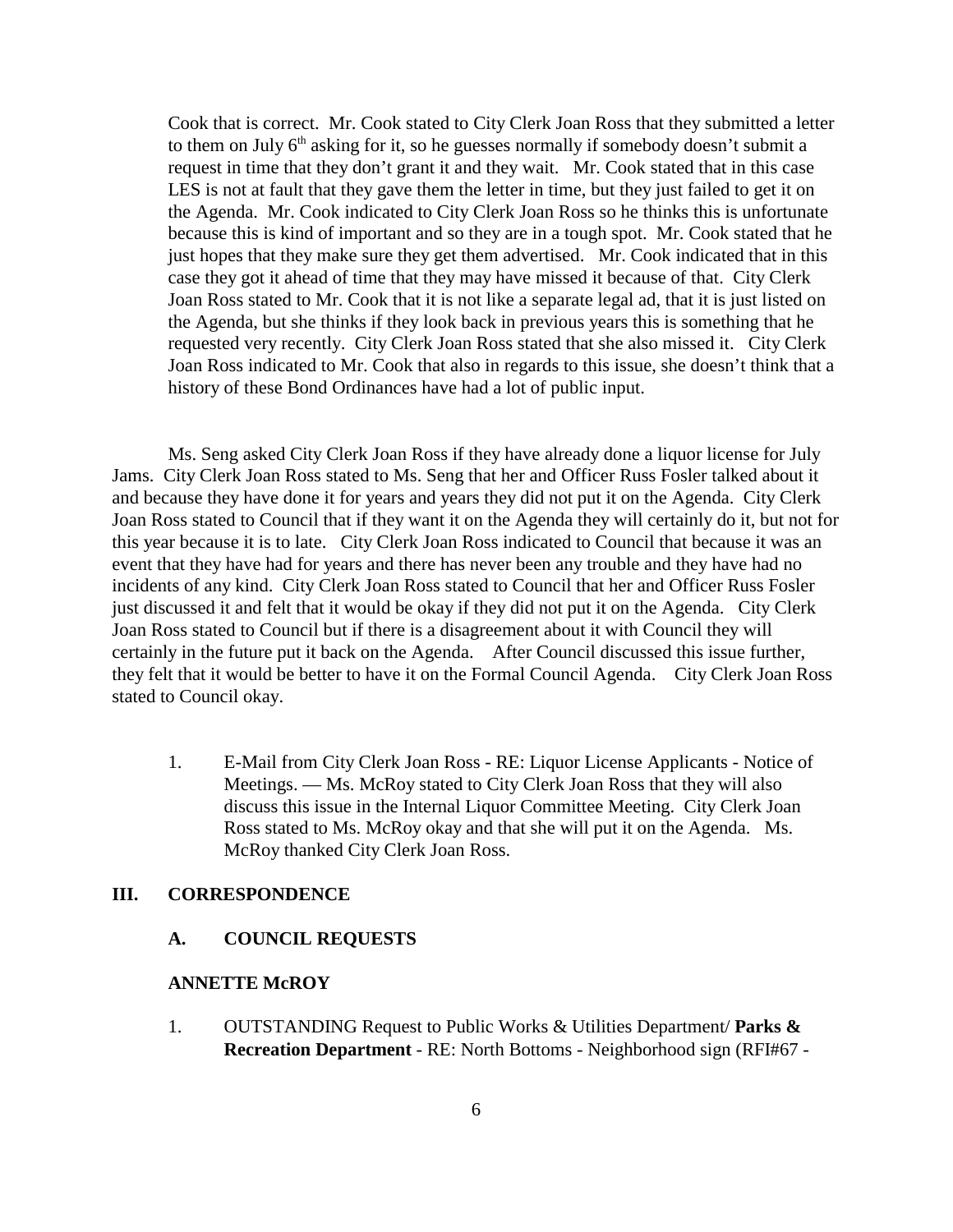6/07/01). — **1.) SEE RESPONSE FROM KAREN SIECKMEYER, PUBLIC WORKS & UTILITIES DEPARTMENT RECEIVED ON RFI#67 -6/12/01 (Will forward this RFI to the Parks & Rec. Department)**. — NO **COMMENTS** 

- 2. OUTSTANDING Request to Police Department RE: Policy on issuing tickets for people drinking in the park (RFI#70-6/07/01). — Ms. McRoy stated to Chief Casady that she knows Captain Citta was going to send a letter, so they can probably take this request off of the list. Ms. McRoy stated that she thinks Captain Citta sent a letter or called Mike. Chief Casady stated to Ms. McRoy that Captain Citta did. Ms. McRoy stated to Tammy Bogenreif that she can take this Request For Information off of the list (RFI#70). Ms. McRoy stated to Ms. Bogenreif that she just didn't get a copy of it, but they can get that later. Ms. Bogenreif stated to Ms. McRoy okay.
- 3. Request to Law Department RE: Fireworks (RFI#73 7/13/01). **1.) SEE RESPONSE FROM RON PEERY, BUILDING & SAFETY DEPARTMENT RECEIVED ON RFI#73 - 7/18/01. —** NO COMMENTS
- 4. Request to Public Works & Utilities Department RE: Street lighting wattage (RFI#74 - 7/13/01). — **1.) SEE RESPONSE FROM KAREN SIECKMEYER, PUBLIC WORKS & UTILITIES DEPARTMENT RECEIVED ON RFI#7/18/01 (REFERRED TO LARRY KATHAL AT LES). —** NO **COMMENTS**

#### **COLEEN SENG**

- 1. OUTSTANDING Request to Health Department/ Police Department RE: The scrap newsprint and the owner of the business (RFI#860 - 6/25/01). — **1.) SEE RESPONSE FROM RICHARD SLAMA, HEALTH DEPARTMENT RECEIVED ON RFI#860 - 7/03/01** — **2.) SEE RESPONSE FROM CAPTAIN DOUG SRB, LPD RECEIVED ON RFI#7/17/01**. — Ms. Seng stated to Tammy Bogenreif that she can take this Request For Information off of the list (RFI#860). Ms. Bogenreif stated to Ms. Seng okay.
- 2. OUTSTANDING Request to Finance Department/ **Mayor's Office/** Public Works & Utilities Department - RE: Property taxes and garbage hauling (RFI#861 - 6/25/01). — **1.) SEE RESPONSE FROM DON HERZ, FINANCE DIRECTOR RECEIVED ON RFI#861 - 6/28/01 –- 2.) SEE RESPONSE FROM STEVE OWEN, PUBLIC WORKS & UTILITIES DEPARTMENT RECEIVED ON RFI#861 - 7/06/01. —** Ms. Seng stated to Tammy Bogenreif that she can take this Request For Information off of the list (RFI#861). Ms.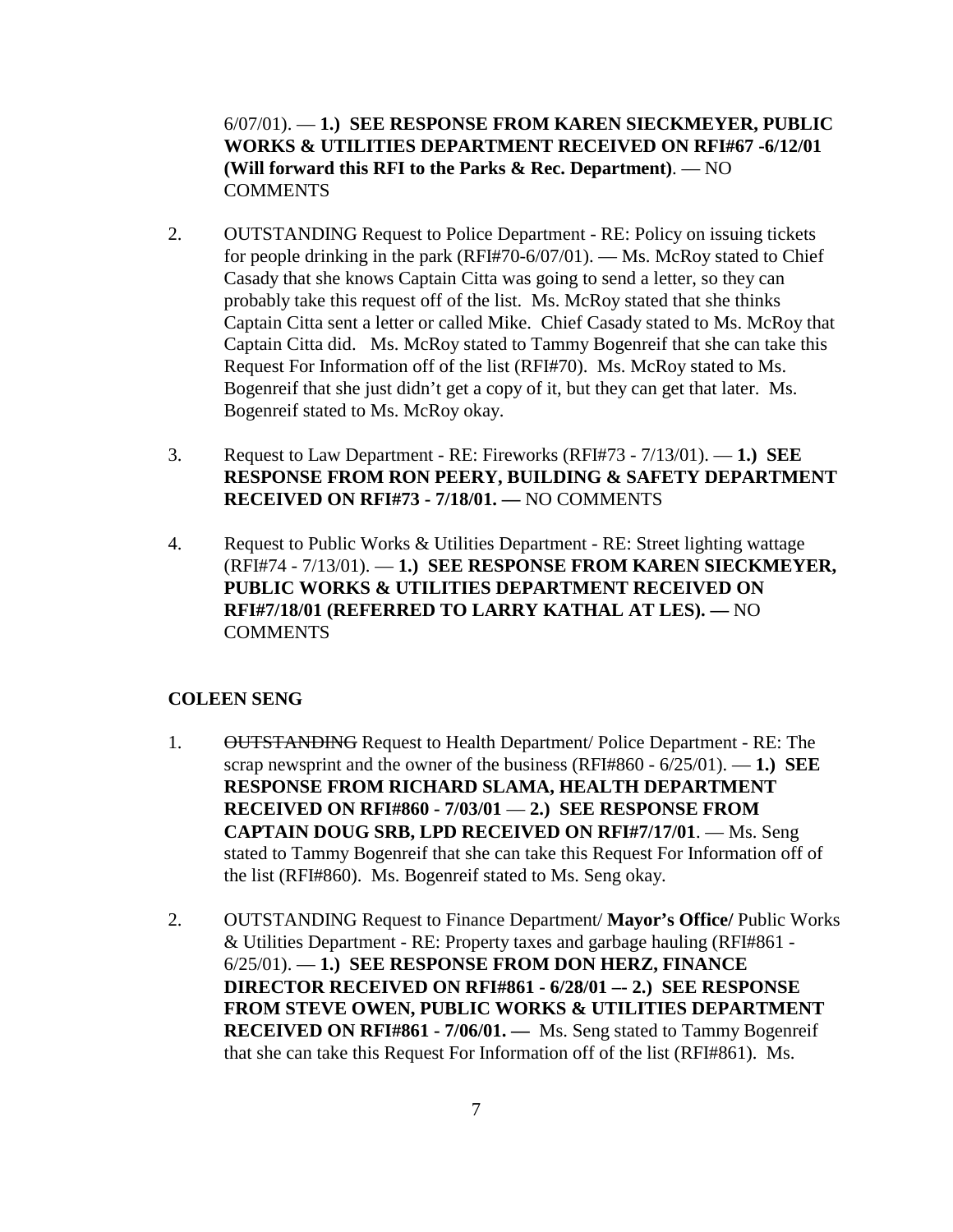Bogenreif stated to Ms. Seng okay.

- 3. OUTSTANDING Request to Parks & Recreation Department **OR** Public Works & Utilities Department - RE: Trim the trees on the east side of  $56<sup>th</sup>$  between Knox & Judson (RFI#862 - 7/02/01). — **1.) SEE RESPONSE FROM SCOTT OPFER, PUBLIC WORKS & UTILITIES DEPARTMENT RECEIVED ON RFI#862 - 7/17/01 7/06/01. —** Ms. Seng stated to Tammy Bogenreif that she can take this Request For Information off of the list (RFI#862). Ms. Bogenreif stated to Ms. Seng okay.
- 4. OUTSTANDING Request to Steve Huggenberger, Law Department RE: Cable increases (RFI#863 - 7/02/01). — NO COMMENTS
- 5. OUTSTANDING Request to Parks & Recreation Department/Public Works & Utilities Department - RE: Visit with Mr. Craig - Dietrich & Murdock Trail conflicts (RFI#865 - 7/02/01). — NO COMMENTS
- 6. OUTSTANDING Request to Planning Department, Ed Zimmer RE: An Ordinance to keep the bottle burglars "out of excavation sites when development is taking place (RFI#866 - 7/09/01). — NO COMMENTS
- 7. Response from Chuck Zimmerman, Building & Safety Department to RFI#852 received on  $7/13/01$  - RE: Permit for 2230 N.  $54<sup>th</sup>$  Street (See Response). — Ms. Seng stated to Tammy Bogenreif that she can take this response off of the list. Ms. Bogenreif stated to Ms. Seng okay.
- 8. Request to Law Department OR Police Department RE: Concealed firearms in motor vehicles (RFI#867 - 7/18/01). — **1.) SEE RESPONSE FROM RICHARD ANDERSON, POLICE LEGAL ADVISOR RECEIVED ON RFI#867 - 7/19/01** . — Ms. Seng stated to Tammy Bogenreif that she can take this Request For Information off of the list (RFI#867). Ms. Bogenreif stated to Ms. Seng okay.
- 9. Request to Public Works & Utilities Department RE: Requesting more handicap parking spaces on Havelock Avenue (RFI#868 - 7/18/01). — NO COMMENTS
- 10. Request to Health Department OR Building & Safety Department RE: Complaint about property at 5035 Knox (RFI#869 - 7/18/01). — NO **COMMENTS**

## **JON CAMP**

Mr. Camp stated that he has a couple of RFI's listed on here that are old and he was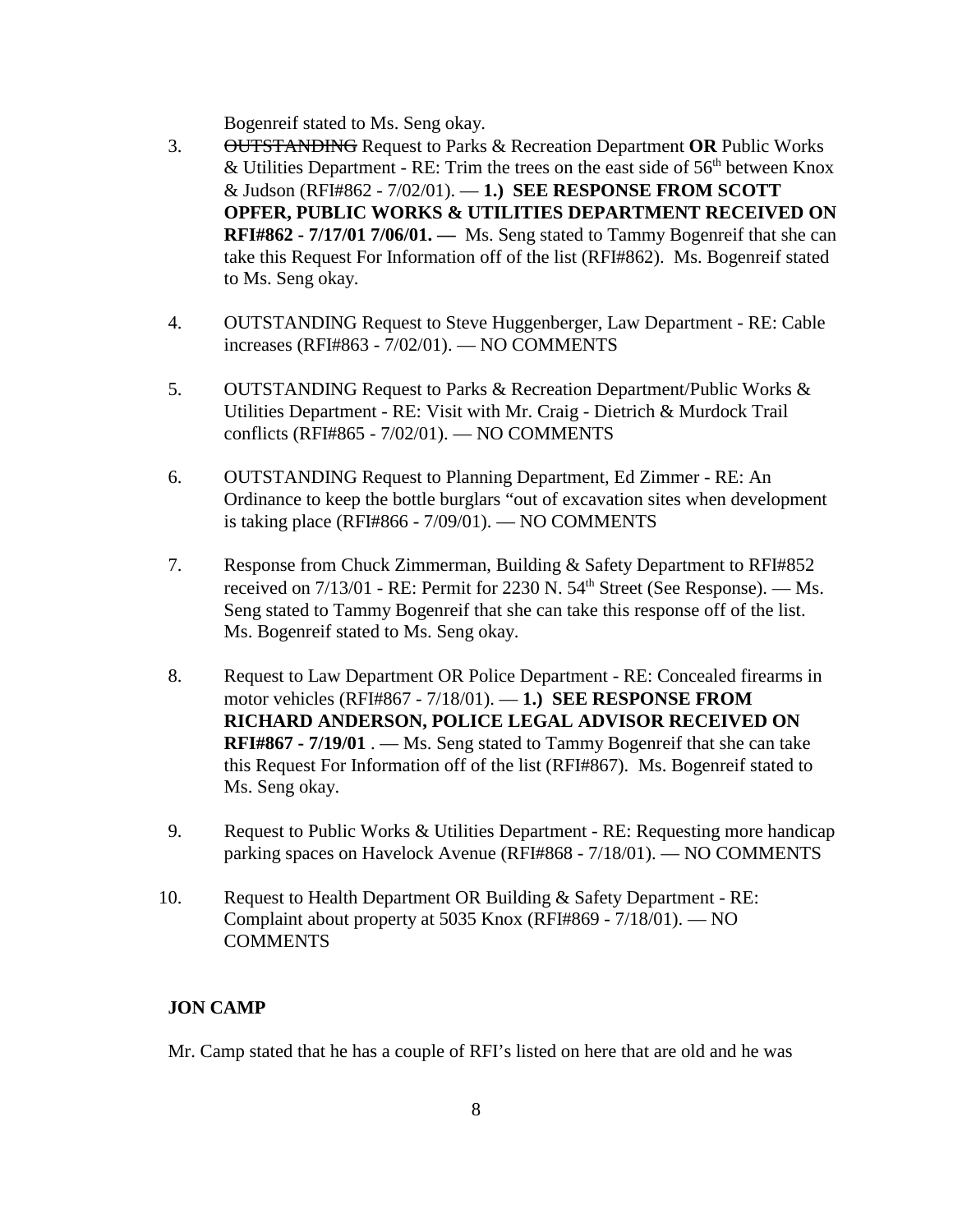wondering if he could get some responses to these Requests For Information (RFI's #60, #61, #64, #65 & #66).

- 1. OUTSTANDING Request to Dana Roper, City Attorney RE: Lincoln Fire and Rescue (RFI#60 - 6/21/01). — NO COMMENTS
- 2. OUTSTANDING Request to Fire, Chief Spadt RE: Lincoln Fire and Rescue (RFI#61 - 6/21/01). — NO COMMENTS
- 3. OUTSTANDING Request to Steve Hubka, Budget RE: Occupation tax (RFI#64 - 6/27/01). — NO COMMENTS
- 4. OUTSTANDING Request to Georgia Glass, Personnel Director RE: Lincoln Fire and Rescue (RFI#65 - 7/11/01). — NO COMMENTS
- 5. OUTSTANDING Request to Fire Chief Spadt RE: Lincoln Fire and Rescue Non-Emergency Transport (RFI#66 - 7/11/01). — NO COMMENTS

#### **TERRY WERNER**

- 1. OUTSTANDING Request to **Law Department** /Russell Shultz, Weed Control RE: The City Weed Ordinance (RFI#9 - 6/13/01). **— 1.) SEE RESPONSE FROM RUSS SHULTZ, WEED CONTROL RECEIVED ON RFI#9 - 6/18/01. —** NO COMMENTS
- 2. OUTSTANDING Request to Parks & Recreation Department, Forestry RE: About a 100 Year old tree that is going to be removed (RFI#11 - 6/28/01)**. —** Mr. Werner asked Lynn Johnson about the response to this Request For Information. Mr. Johnson stated to Mr. Werner that he will follow up on it and apologized for not having it done yet.

Mr. Werner asked if there was any way they could get information out to the public in regards to Kuklin pool that it is not being privately funded to stay open. Mr. Werner stated that there is a misconception that they have to fund raise to keep it opened and that's to bad.

Mr. Werner stated that he has one more last comment to Chief Spadt. Mr. Werner stated to Chief Spadt that his daughters were involved in a fund raising car wash this weekend for Brittany Thompson who was hurt in the accident down there and he wanted to compliment one of the ambulances that stopped by and made a contribution. Mr. Werner indicated to Chief Spadt that his daughter and Brittany are classmates. Mr. Werner commented that he thinks that says a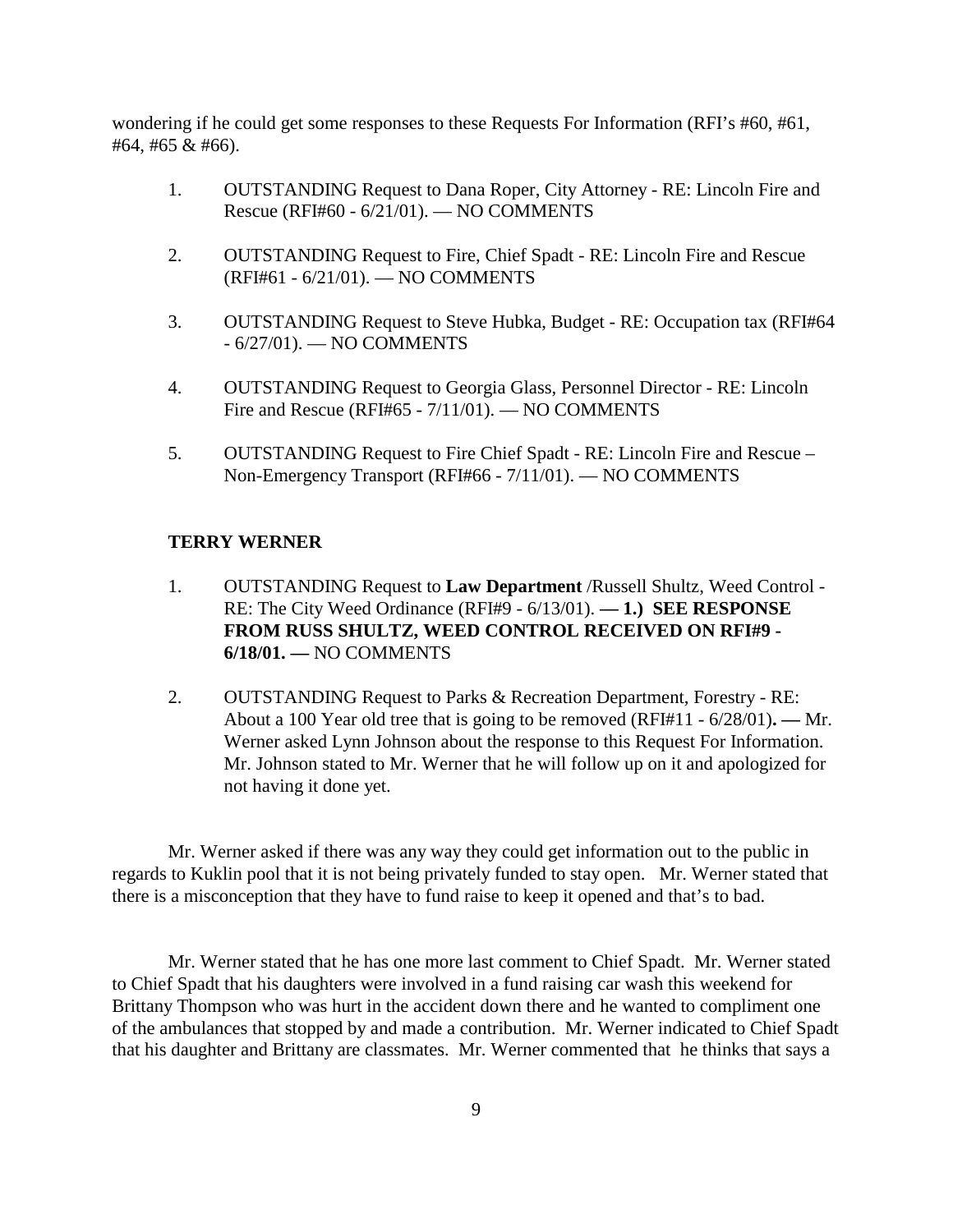lot for them. Chief Spadt thanked Mr. Werner.

#### **JONATHAN COOK**

- 1. OUTSTANDING Request to Planning Department/Public Works/Fire/ **Law Department** - RE: Lazy Acres Annexation - Pine Lake Rd. Vacation (RFI#38 - 6/13/01). — **1.) SEE RESPONSE FROM MIKE DEKALB, PLANNING DEPARTMENT RECEIVED ON RFI#38 -6/20/01 — 2.) SEE RESPONSE FROM DENNIS BARTELS, PUBLIC WORKS & UTILITIES DEPARTMENT RECEIVED ON RFI#38 - 6/20/01** — **3.) SEE RESPONSE FROM FIRE CHIEF SPADT RECEIVED ON RFI#38 - 6/28/01.** — Mr. Cook stated to Tammy Bogenreif that she can take this Request For Information off of the list (RFI#38). Ms. Bogenreif stated to Mr. Cook okay.
- 2. OUTSTANDING Request to Public Works & Utilities Department, Allan Abbott/Mayor's Office - RE: 33rd & Sheridan Roundabout, 33rd St. Project Sheridan to Calvert, Potential 33<sup>rd</sup> St. Project South to Sheridan (RFI#41 -7/02/01). — NO COMMENTS
- 3. OUTSTANDING Request to Allan Abbott, Public Works & Utilities Department - RE: Stop Signs on Bike Trail at  $27<sup>th</sup>$  & Hwy 2 for SB RT Lane (RFI#43 -7/02/01). — **1.) SEE RESPONSE FROM SCOTT OPFER, PUBLIC WORKS & UTILITIES DEPARTMENT RECEIVED ON RFI#43 - 7/18/01**. — Mr. Cook indicated that this Request For Information (RFI#43) is already going to be coming off of the list. Ms. Bogenreif stated to Mr. Cook that is correct.
- 4. Request to Public Works & Utilities Department, Scott Opfer RE: Crosswalk at 33rd & Lake (RFI#48 - 7/13/01). — NO COMMENTS
- 5. Request to Public Works & Utilities Department, Jim Visger RE: Storm Drainage at 33rd & Lake (RFI#47 - 7/13/01). — **1.) SEE RESPONSE FROM DENNIS BARTELS, PUBLIC WORKS & UTILITIES DEPARTMENT RECEIVED ON RFI#47 - 7/19/01. —** Mr. Cook indicated that this Request For Information (RFI#47) is already going to be coming off of the list. Ms. Bogenreif stated to Mr. Cook that is correct.
- 6. Request to Public Works & Utilities Department RE: Repair of Driveway Between Curb and Sidewalk (RFI#46 - 7/13/01). — NO COMMENTS
- 7. Request to Parks & Recreation Department RE: Boulevard Plantings (RFI#45 7/13/01). — NO COMMENTS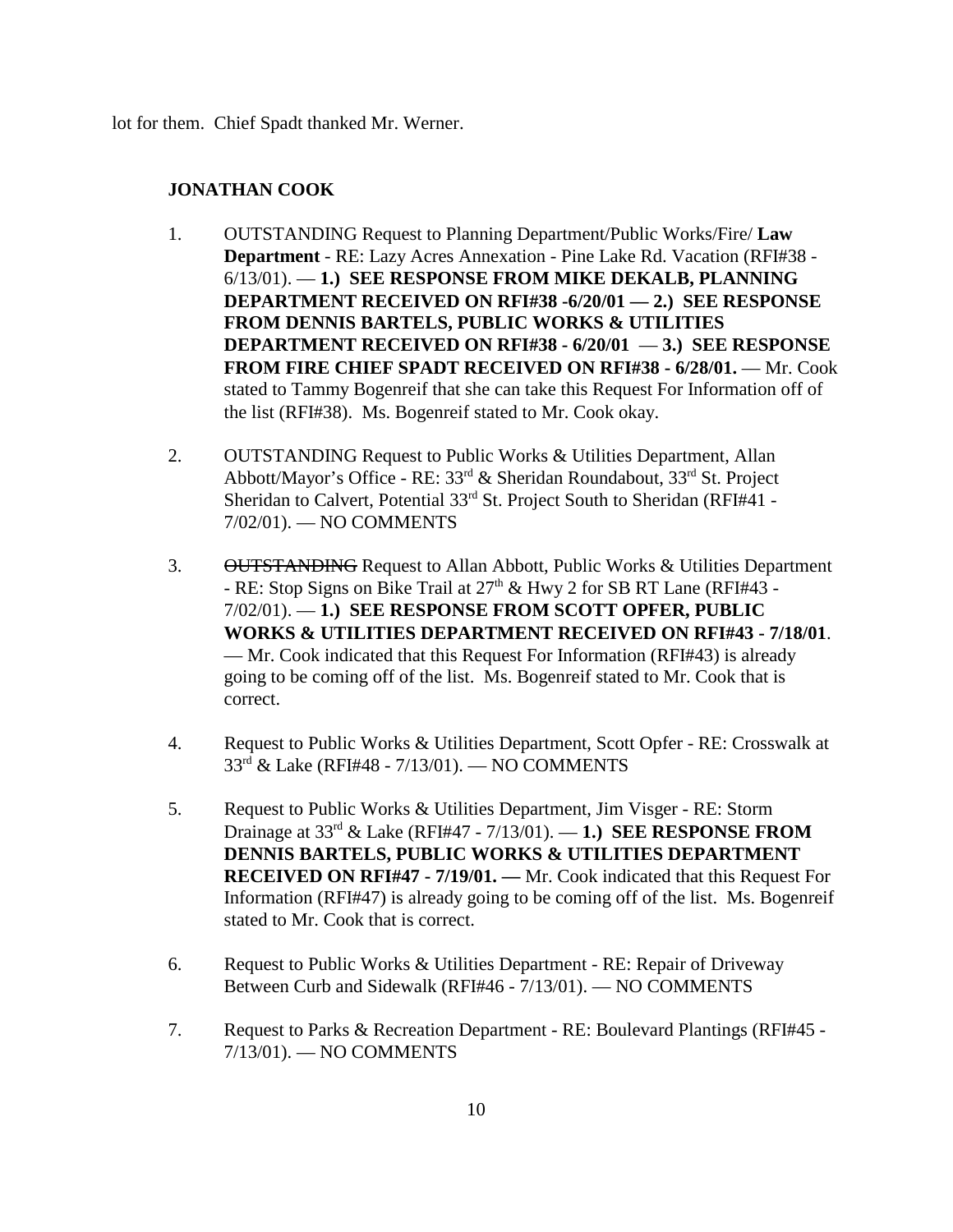8. Request to Parks & Recreation Department - RE: American Liberty Elm Trees (RFI#49 - 7/18/01). — NO COMMENTS

## **KEN SVOBODA**

- 1. OUTSTANDING Request to Fire Department, Chief Spadt RE: Lincoln Fire Department Fire Call and financial information (RFI#1 - 6/29/01)**. — 1.) SEE RESPONSE FROM FIRE CHIEF SPADT RECEIVED ON RFI#1 - 7/06/01. —** Mr. Svoboda stated that he talked with Chief Spadt about this Request For Information (RFI#1) this morning and they're still working on it.
- 2. OUTSTANDING Request to Lynn Johnson, Parks & Recreation Director RE: Kuklin pools (RFI#2 - 7/02/01)**. —** Mr. Svoboda asked Lynn Johnson if they are still working on this Request For Information in regards to the repairs for Kuklin pool. Lynn Johnson stated to Mr. Svoboda that they are still working on it, that they are planning to have a Structural Engineer take a look at the pool. Mr. Johnson indicated to Mr. Svoboda that this probably will not happen until the pool is cleaned at the end of the season. Mr. Svoboda stated to Mr. Johnson okay. Mr. Svoboda stated to Tammy Bogenreif that she can take this Request For Information off of the list (RFI#2). Ms. Bogenreif stated to Mr. Svoboda okay.

## **GLENN FRIENDT**

- 1. Request to Georgia Glass, Personnel Director RE: Summary of employee insurance benefits (RFI#4 - 7/13/01)**. —** Mr. Friendt asked Georgia Glass about the response to this Request For Information (RFI#4). Georgia Glass stated to Mr. Friendt that she will have it to him by the end of the day. Mr. Friendt stated to Ms. Glass okay.
- 2. Request to Public Works & Utilities Department, Dennis Bartels RE: Connecting property at 2501 S. Coddington to City water & sewer (RFI#5 - 7/18/01). — NO COMMENTS

Mr. Friendt stated to Georgia Glass in terms of the questions that they discussed earlier regarding the annual history of increases and turn over that he was wondering if he needs to do a Request For Information on it. Georgia Glass stated to Mr. Friendt that 'no' he doesn't need to do one, that she will take care of it. Ms. Glass stated to Mr. Friendt that on the 10 year history she can have it to him by the end of the day as well and the turn over in about a day or two. Mr. Friendt stated to Ms. Glass okay and thanked her.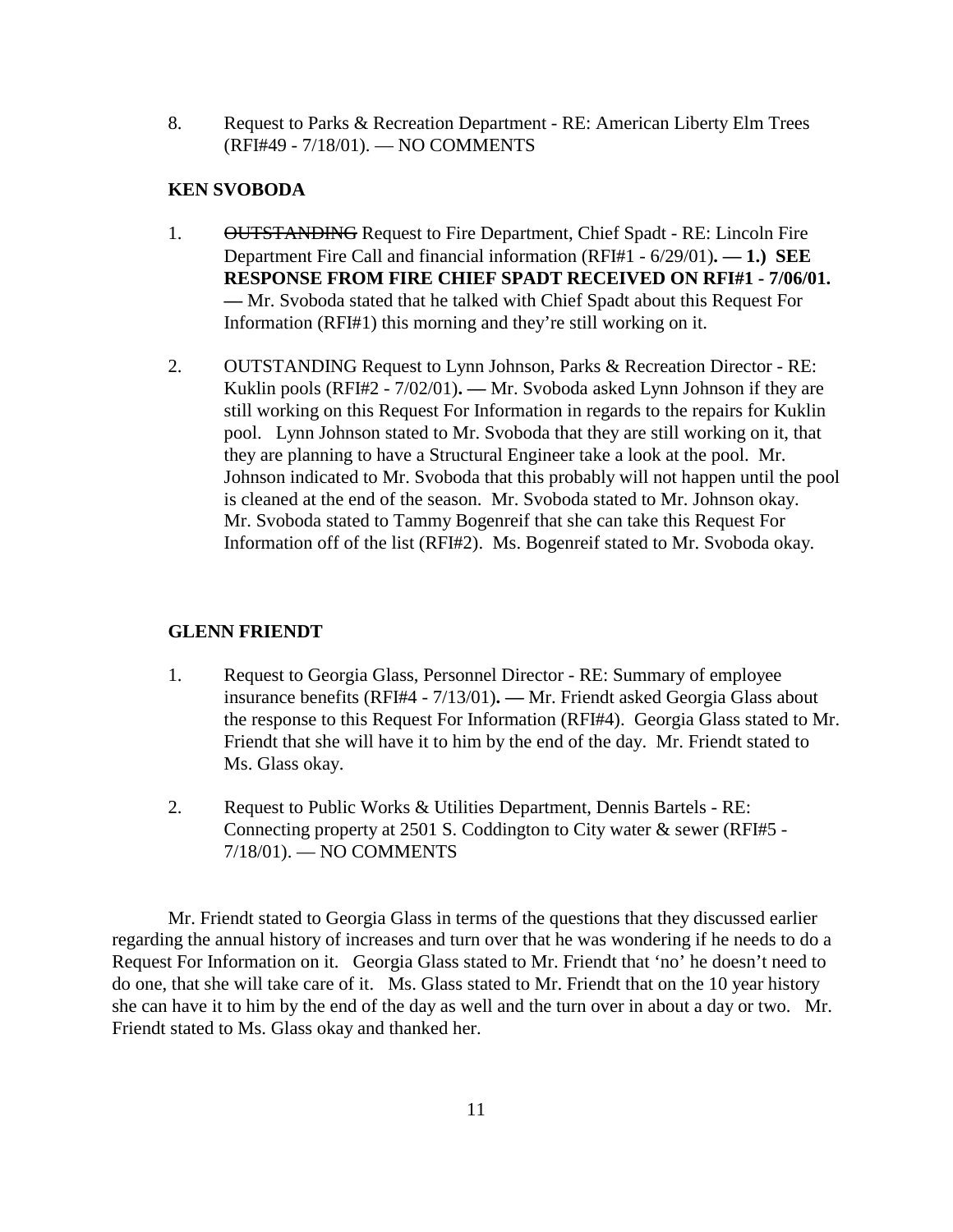#### **B. DIRECTORS AND DEPARTMENT HEADS**

#### **FINANCE/BUDGET**

1. Inter-Department Communication from Steve Hubka - RE: Tentative vote recap. — NOTED WITHOUT COMMENTS

## **HEALTH DEPARTMENT**

1. NEWS RELEASE - RE: Hot Weather Alert. — NOTED WITHOUT **COMMENTS** 

### **HUMAN SERVICES DEPARTMENT**

1. Letter from Kit Boesch - RE: Final Report on Fiscal Year 2000-01 Low Income Transportation Program. — Ms. McRoy stated that she has a question about this report, but Kit Boesch is not here, so she will follow up directly with her in regards to the three categories. Ms. McRoy indicated that it is nice to have this information as they consider the Budget. Ms. McRoy stated that this was a very good report for them to add to their Budget material.

#### **LIBRARY**

1. DIRECTOR'S REPORT - Lincoln City Libraries - Statistical Report - Fund Balances - Monthly Categorical Report - June 2001. **—** NOTED WITHOUT **COMMENTS** 

#### **PARKS & RECREATION DEPARTMENT**

1. Memo from Lynn Johnson - RE: Parks and Recreation Advisory Board July Tour. — Ms. McRoy stated to Lynn Johnson that they received their packets Thursday evening. Ms. McRoy stated that she received her packet around 6:30 p.m. and she is not sure about any of the other Council Members or County Commissioners, but it was a little bit late on getting the word out to them about this tour. Lynn Johnson apologized to Ms. McRoy about them receiving this memo late.

Tammy Bogenreif stated to Ms. McRoy that she called Jeanne Bowling and asked her about this memo and from my understanding Ms. Bowling thought that Mr. Johnson had called them individually to let them know about this tour. Ms. Bogenreif stated to Ms. McRoy that she called Ms. Bowling to let her know that they wouldn't receive the memo until Thursday evening in their packets. Ms.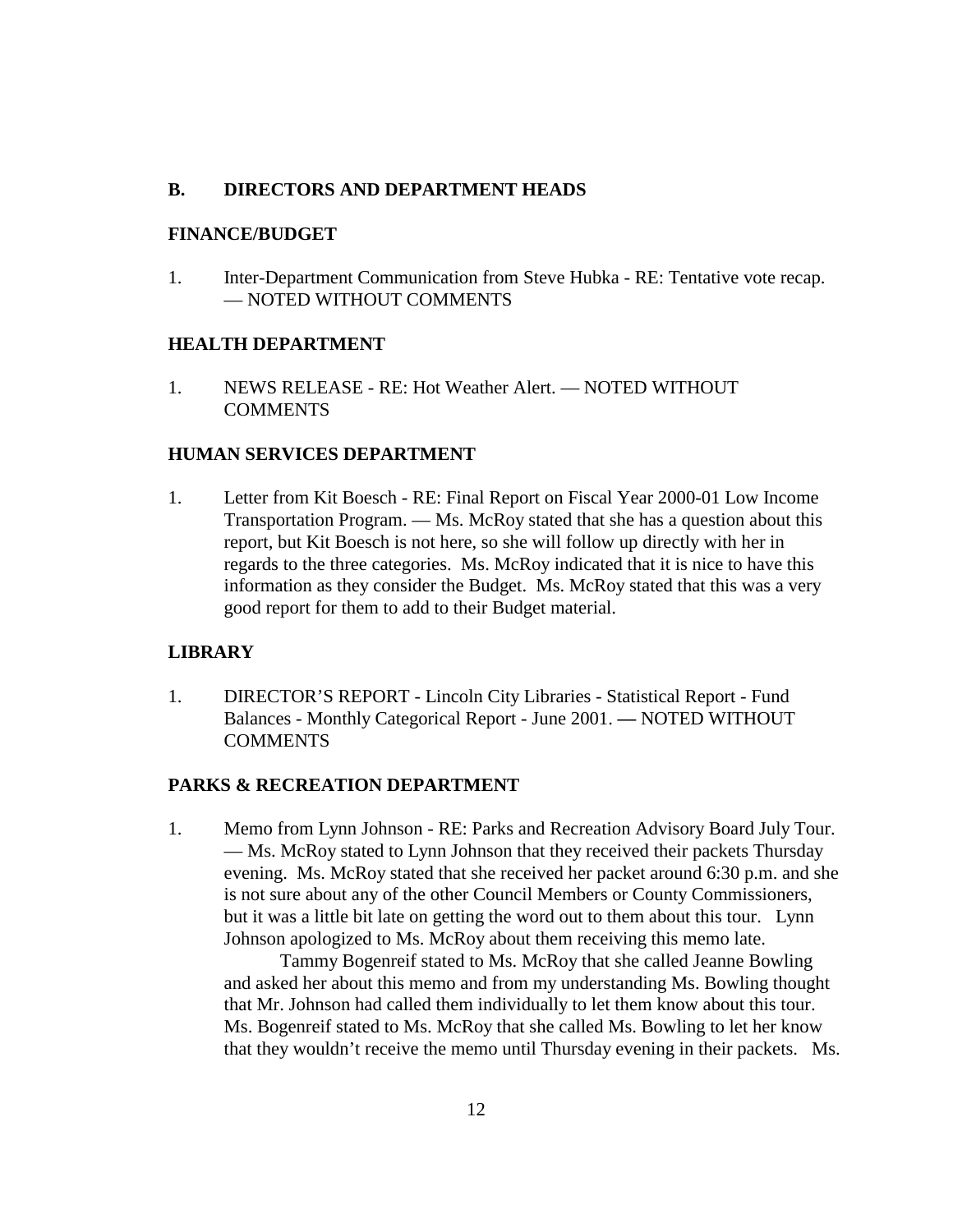McRoy stated to Ms. Bogenreif that's fine.

Mr. Werner stated to Diane Gonzolas that he doesn't know if this would be a public relations problem, that the libraries look done and look ready to go, but will not be opening. Mr. Werner stated that he had someone comment to him about being excited about the libraries opening up and that they were almost ready to open and of course it is not. Mr. Werner stated to Ms. Gonzolas that they are ahead of schedule and they're not even going to get the books until December, so he doesn't know if something needs to be put out on it or not.

Diane Gonzolas stated to Mr. Werner that in the Budget insert they are going to have in the newspaper an update on all of the facilities that have never been opened, so hopefully that will answer some questions. Mr. Werner stated to Ms. Gonzolas okay.

Mr. Friendt stated to Diane Gonzolas that based on what they have seen with the public, he wouldn't count on it. [laughter] Mr. Friendt stated to Ms. Gonzolas that he thinks it probably needs some kind of a special note or report and hopefully Chris Hain or somebody from the media will help because he also shares Mr. Werner's feelings about it. Ms. Gonzolas stated to Mr. Friendt okay. Ms. Gonzolas stated to Mr. Friendt that they might look at doing a news conference at one of the libraries and give everybody an update status report on how things are going and try to get a few pictures from inside. Ms. Gonzolas stated to Mr. Werner and Mr. Friendt that she will talk to Carol Connor about it.

#### **PLANNING - NONE**

#### **PLANNING COMMISSION FINAL ACTION . . . . .**

- 1. Special Permit No. 1873 (Wireless communications facility at 4700 Antelope Creek Road) Resolution No. PC-00687. — Mr. Cook stated that since this item was a denial and that was on June  $11<sup>th</sup>$ , that he guesses they have until June  $25<sup>th</sup>$  to appeal it. Kathleen Sellman stated to Mr. Cook that they did appeal it and the Public Hearing is on August  $13<sup>th</sup>$ . Mr. Cook stated to Ms. Sellman okay.
- 2. Special Permit No. 1921 (Rooftop wireless telecommunications antennae 5301 Madison Ave.) Resolution No. PC-00686. **—** NOTED WITHOUT COMMENTS
- 3. Final Plat No. 01008 Hartland Homes East  $4<sup>th</sup>$  Addition (84<sup>th</sup> Street & Old Cheney Road) Resolution No. PC-00685. — NOTED WITHOUT COMMENTS
- 4. Final Plat No. 01002- Knights Court Addition (6040 South Street) Resolution No. PC-00684. — NOTED WITHOUT COMMENTS

Mr. Friendt stated that he wants to thank Kathleen Sellman for counseling him at the last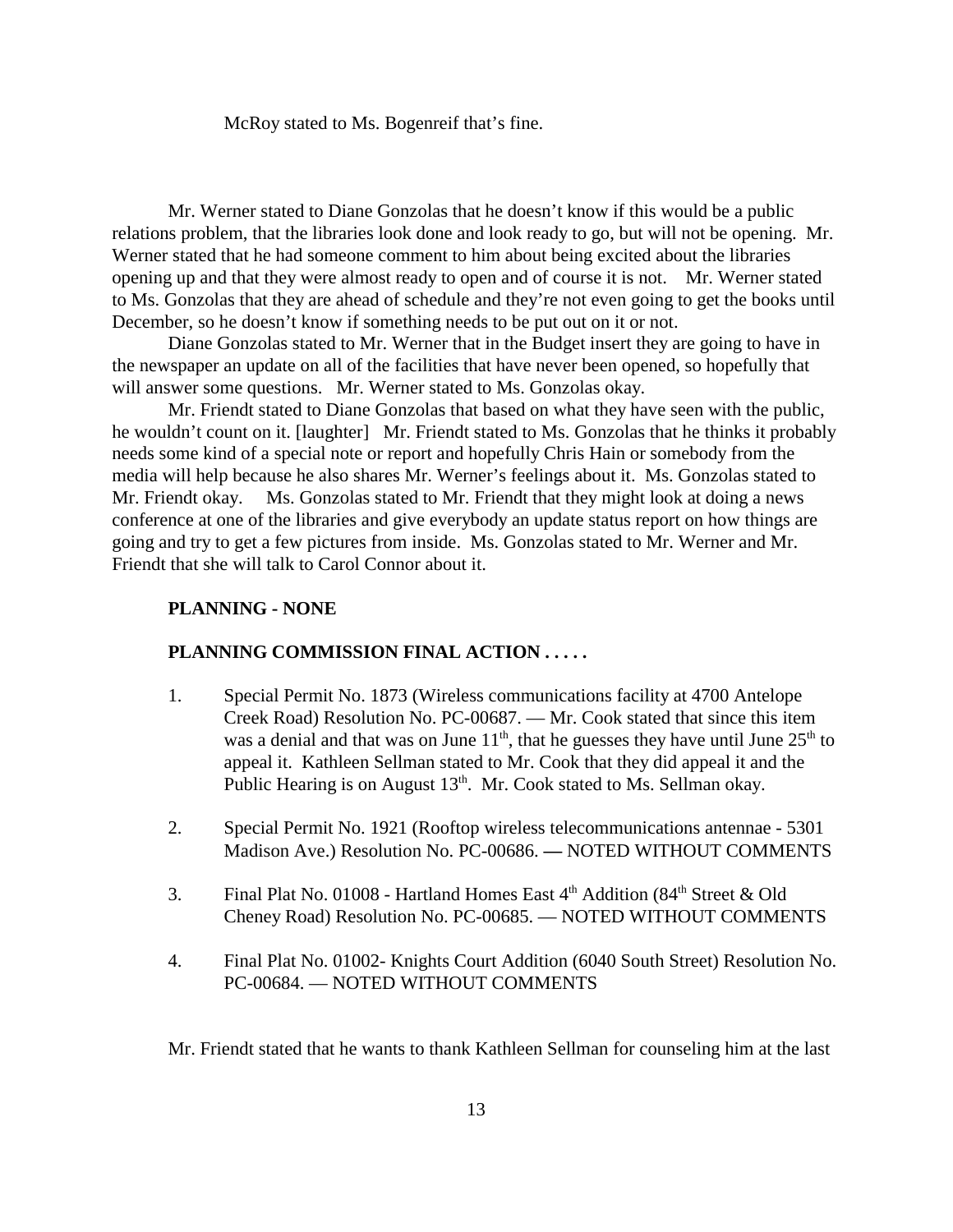Planning Commission Meeting just 30 seconds before he was going to get up and address publicly on an issue. Mr. Friendt stated that he thought he had the right to do that as a citizen, but he thinks probably given the circumstances he should have been smart enough to check with somebody about protocol. Mr. Friendt thanked Ms. Sellman.

## **PUBLIC WORKS & UTILITIES DEPARTMENT**

- 1. Memo from Nicole Fleck-Tooze RE: Airport Signs. Ms. McRoy stated that this was one of Jeff Fortenberry's concern right before he left. Ms. McRoy indicated that it appears from the way she read the memo that the Airport Board is not going to do anything until they come up for their natural replacement costs and she was wondering if this was correct. Nicole Fleck-Tooze stated to Ms. McRoy that is correct, that they decided not to do anything. Ms. Tooze stated to Ms. McRoy that there were a couple of signs that was in [inaudible] of being replaced in some of the most prominent locations that were happening already, but the 20 remaining signs they knew on determination that they didn't want to spend that cost. Ms. McRoy commented to Ms. Tooze so it will be within the next 20 years. Ms. Tooze stated to Ms. McRoy that it could be 10 years or even longer than 10 years, but they are committed to replacing them with the name "Lincoln Airport" as the signs are replaced.
- 2. Public Works & Utilities Advisory RE: Water Main Replacement Project 700243 Cleveland, 53rd to 59th & 57th, Adams to Cleveland - July 19, 2001. **—** NOTED WITHOUT COMMENTS

## **REAL ESTATE DIVISION**

1. InterOffice Memo from Clinton W. Thomas - RE: Vacation of the south 150 feet of North 67<sup>th</sup> Street between Seward Avenue and Kearney Avenue. — Ms. McRoy stated that she has a question about this issue. Ms. McRoy stated that once this lot is available, that it would be an available lot even though there is an easement on their drainage, an easement that runs diagonal and across there. Ms. McRoy indicated that she has some concerns about it. Ms. McRoy asked Kathleen Sellman if this issue will be before them at some point. Kathleen Sellman stated to Ms. McRoy that she will check on it and get an answer to her. Ms. McRoy commented to Ms. Sellman that she just wants to know if it is coming before them. Ms. Sellman stated to Ms. McRoy that if it hasn't been there, that eventually it will be before them. Ms. McRoy stated to Ms. Sellman okay.

## **STARTRAN**

1. InterOffice Memo from Larry Worth - RE: Request for Information - Metro Area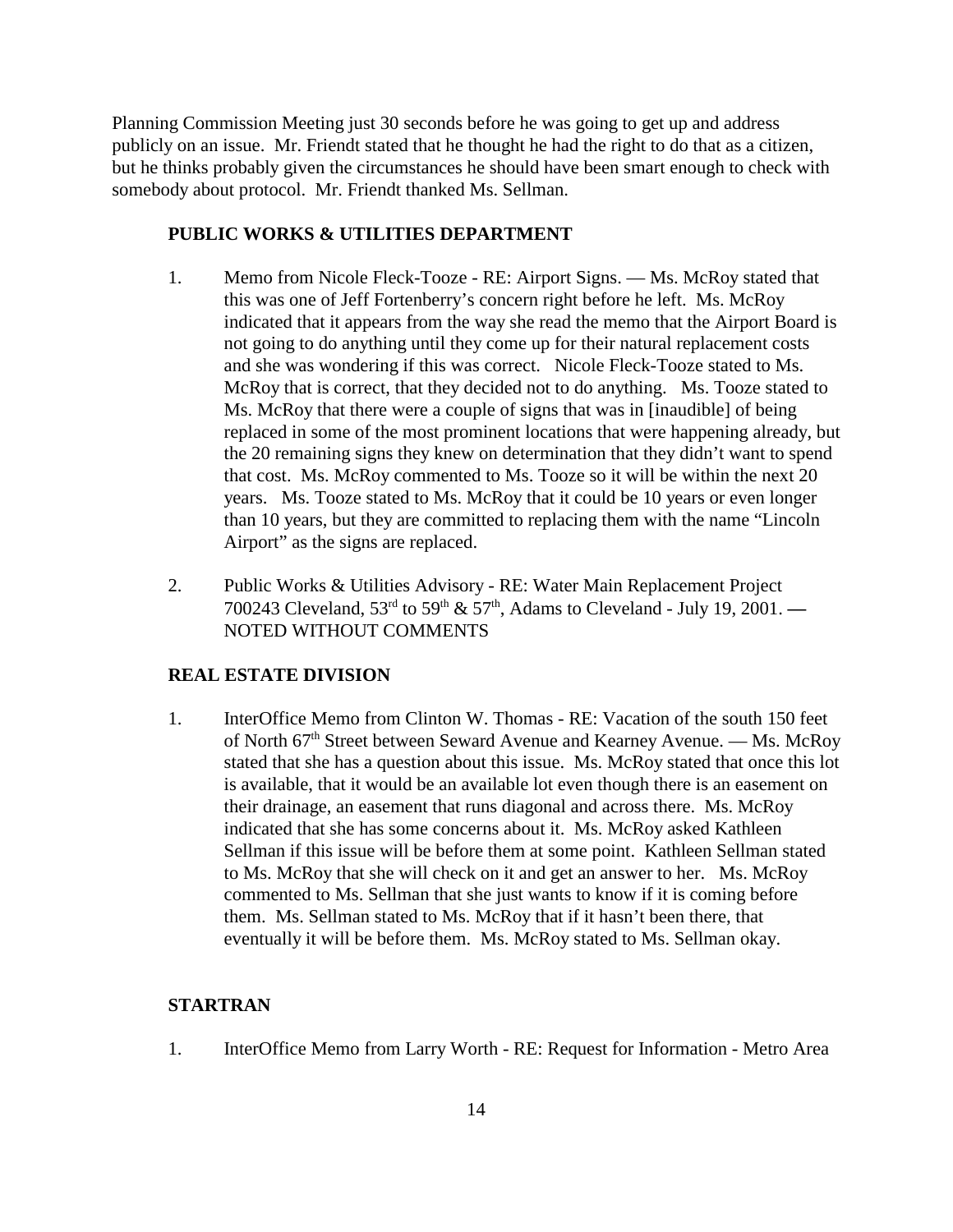Transit in Omaha had recently been awarded \$955,000 of Federal Transit administration funds to conduct a study of the current/future transit system. — NOTED WITHOUT COMMENTS

## **C. MISCELLANEOUS**

- 1. E-Mail from Joseph W. Johnson, Jr. RE: County Assessor Website. Ms. McRoy asked Tammy Bogenreif to forward this E-Mail to Kerry Eagan or someone on the County side, so they can respond to it. Ms. Bogenreif stated to Ms. McRoy okay.
- 2. E-Mail from Tobias Theisen RE: Concerned about the Ambulance Service . . . .. . — Ms. McRoy stated that she will respond to this E-Mail.
- 3. Letter from Barry & Diane Good RE: Support of Recommendation on the Beltway Comprehensive Plan. — NOTED WITHOUT COMMENTS
- 4. Material from Larry D. Maresh, Deputy Director for Administration, Lincoln Airport Authority - RE: Resolution No. 423. — NOTED WITHOUT **COMMENTS**
- 5. Letter from Lela Knox Shanks RE: Kuklin Pool. NOTED WITHOUT COMMENTS
- 6. Letter from Dr. Rod Kohl & Beverly Ellen Batten Kohl RE: The East Beltway. — NOTED WITHOUT COMMENTS
- 7. Letter from Lash & Ann Chaffin RE: The East Beltway project. NOTED WITHOUT COMMENTS
- 8. E-Mail from Ronald Behrens RE: Problem with the ordinance concerning the allowance for individuals to shoot off fireworks for the  $4<sup>th</sup>$  of July. — Ms. McRoy stated that she has already sent this through as a Request For Information last week, so it is already going through the process and being worked on.
- 9. E-Mail from Rachel A. Murray RE: The Special Permit for Kabredlo's to have alcohol sales on N.  $27<sup>th</sup>$  Street. — NOTED WITHOUT COMMENTS
- 10. Letter from Beth Scarborough, TimeWarner Cable to Mayor Wesely RE: Thank you for your response to their meeting on June  $14<sup>th</sup>$  & he is also disappointed that they were not able conclude the negotiations given the progress that they have made on many issues throughout this long process. — NOTED WITHOUT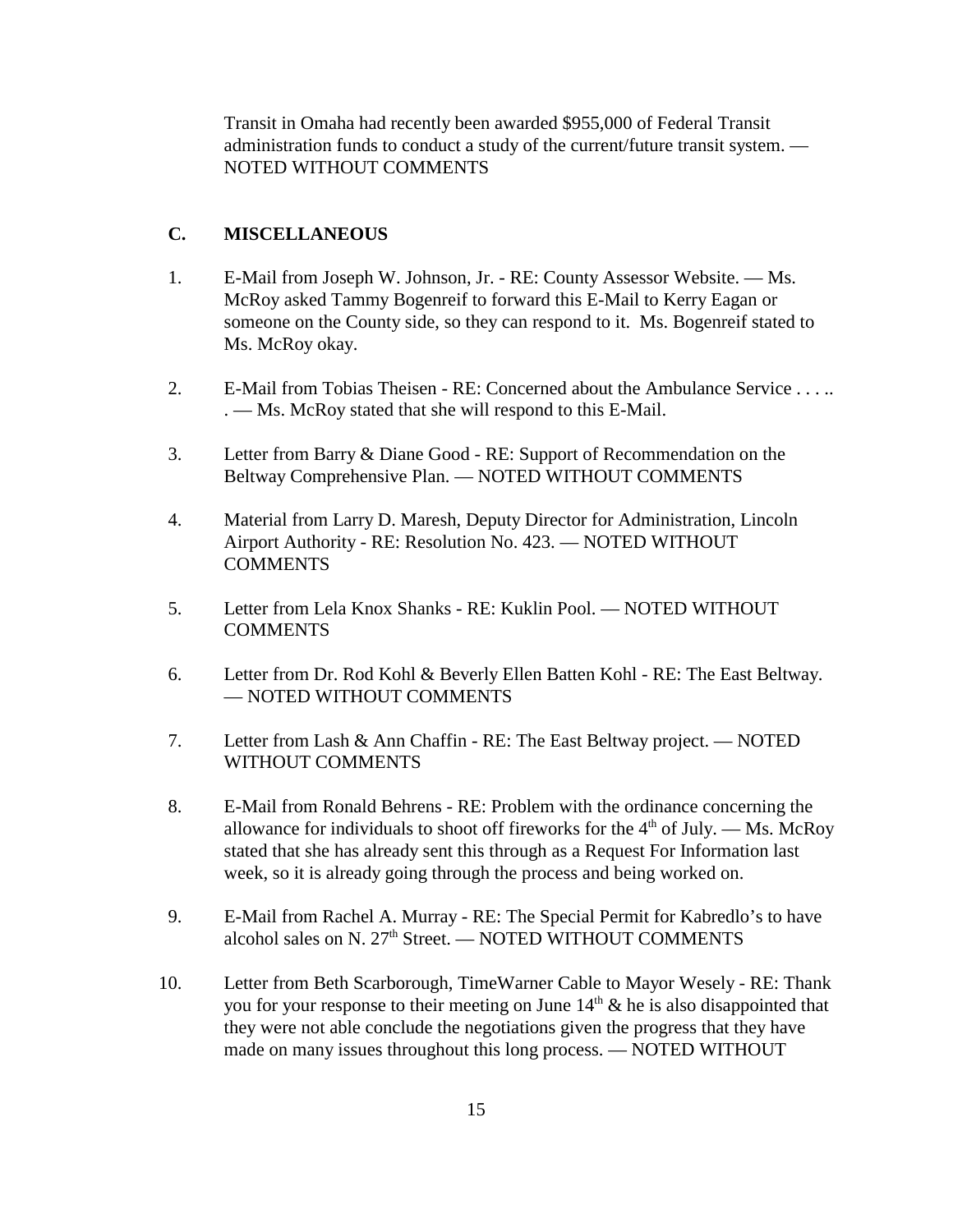## **COMMENTS**

- 11. E-Mail from Mary Lou Null RE: The City Budget. NOTED WITHOUT **COMMENTS**
- 12. Letter from Richard L. Herink RE: The proposed telecommunications tax increase from 3.8% to 5.75% - Opposed to it. — NOTED WITHOUT **COMMENTS**
- 13. Letter from David M. Harris, Regional Vice President, State Farm Insurance Companies - RE: Proposed Increase in Occupation Tax. — NOTED WITHOUT **COMMENTS**

# **ADDENDUM**

## **I. MAYOR**

- 1. NEWS ADVISORY RE: Mayor Don Wesely and Parks & Recreation Director Lynn Johnson will have a news conference at 1:30 p.m. TODAY, Friday, July 20<sup>th</sup>. — NO COMMENTS
- 2. NEWS RELEASE RE: Two Fountains On Centennial Mall To Be Filled With Soil and Planted. — Mayor Don Wesely discussed this issue during his comments to Council under "I. Mayor". (See that discussion)
- 3. Letter to Kathy Campbell, Chair, County Commissioners RE: The July 2<sup>nd</sup> letter requesting a waiver of the charge by the City of Lincoln for the estimated value of the property comprising vacated Dairy Drive. — Mayor Don Wesely stated to Council that this issue is in regards to Dairy Drive and he has written back to Kathy Campbell saying that he will recommend to her that they do provide that free of charge to the County, so this issue will come before them in the near future.

# **II. CITY CLERK**

1. Material from City Clerk Joan Ross - RE: The Lincoln Electric System Revenue Bonds - On the Agenda for 7/23/01 – Items # 6, 7 & 8 **–** -01-113, 01-114 & 01- 115. — City Clerk Joan Ross discussed this issue during her comments to Council under "II. City Clerk". (See that discussion)

## **III. CORRESPONDENCE**

## **A. COUNCIL REQUESTS**

## **JON CAMP**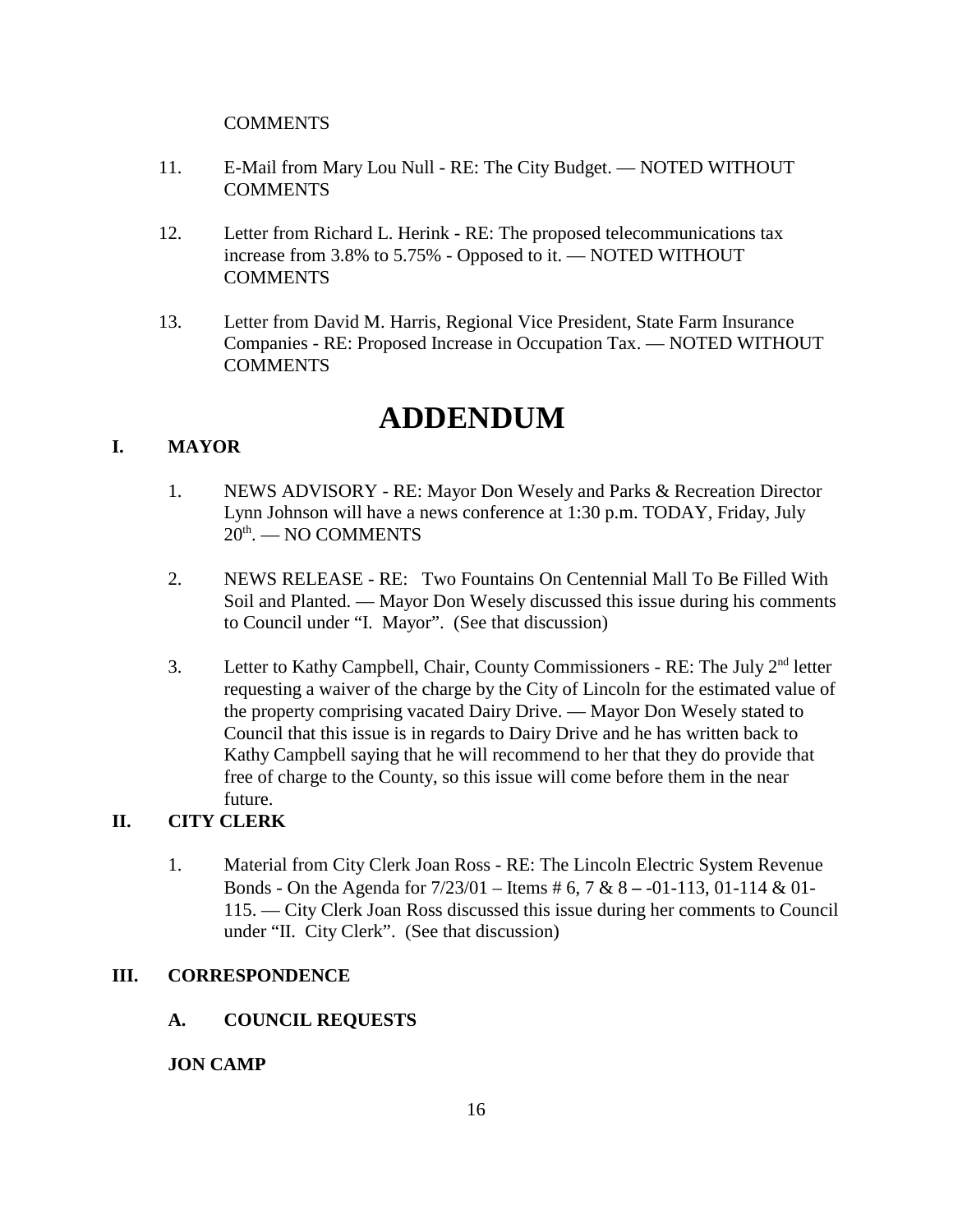1. E-Mail from Jon Camp to Joan Ross - RE: Perhaps we need to take a strong position and make it the responsibility of the applicant to schedule attendance. — Council already discussed this issue earlier with City Clerk Joan Ross under "II. City Clerk". (See that discussion)

## **B. DIRECTORS AND DEPARTMENT HEADS - NONE**

## **C. MISCELLANEOUS**

- 1. Letter from Leo J. Perreault, Market Area President, AllTel Communications RE: Opposed to the Occupation Tax increase. — NOTED WITHOUT **COMMENTS**
- 2. Letter from Albert M. Engles, Engles, Ketcham, Olson & Keith, P.C., Attorney At Law - RE: McCullough v. City of Lincoln. — NOTED WITHOUT COMMENTS
- 3. Letter & Material from James L. Wilson, President, Laser Inc. to Lynn Wilson, President, Bryan LGH Health System - RE: That Bryan LGH Health System may be considering using the services of Hawkins Construction Company on their Crete Medical Center project. — NOTED WITHOUT COMMENTS
- 4. Letter from James F. Nissen, Wells Fargo RE: The proposed telecommunications occupation tax increase of over 50% (from 3.8% to 5.75%). — NOTED WITHOUT COMMENTS
- 5. E-Mail from Keelan P. Kaiser, AIA Associate Professor of Architecture RE: The discussion about the University Place Business Area during your July 23rd Council Meeting. — Ms. Seng stated to Ms. McRoy that this issue is in regards to the University Place BID that's before them today. Ms. McRoy stated to Ms. Seng okay.

## **IV. DIRECTORS**

**CITIZEN INFORMATION CENTER -** Diane Gonzolas stated to Council that in regards to the Kuklin pool misunderstanding they will send out a clarification to the media explaining the funds that are being raised or not for operating costs, but rather for the efforts to increase attendance at the pool. Ms. Gonzolas stated to Council that hopefully this will help.

Diane Gonzolas stated to Council that she also wanted to make them aware that the Budget insert that comes out before the Public Hearing will be out on August  $3<sup>rd</sup>$ , which is the Friday before the Public Hearing. Ms. Gonzolas indicated to Council that she thought that on some of the schedules it said that it was going to be out on July  $31<sup>st</sup>$ ,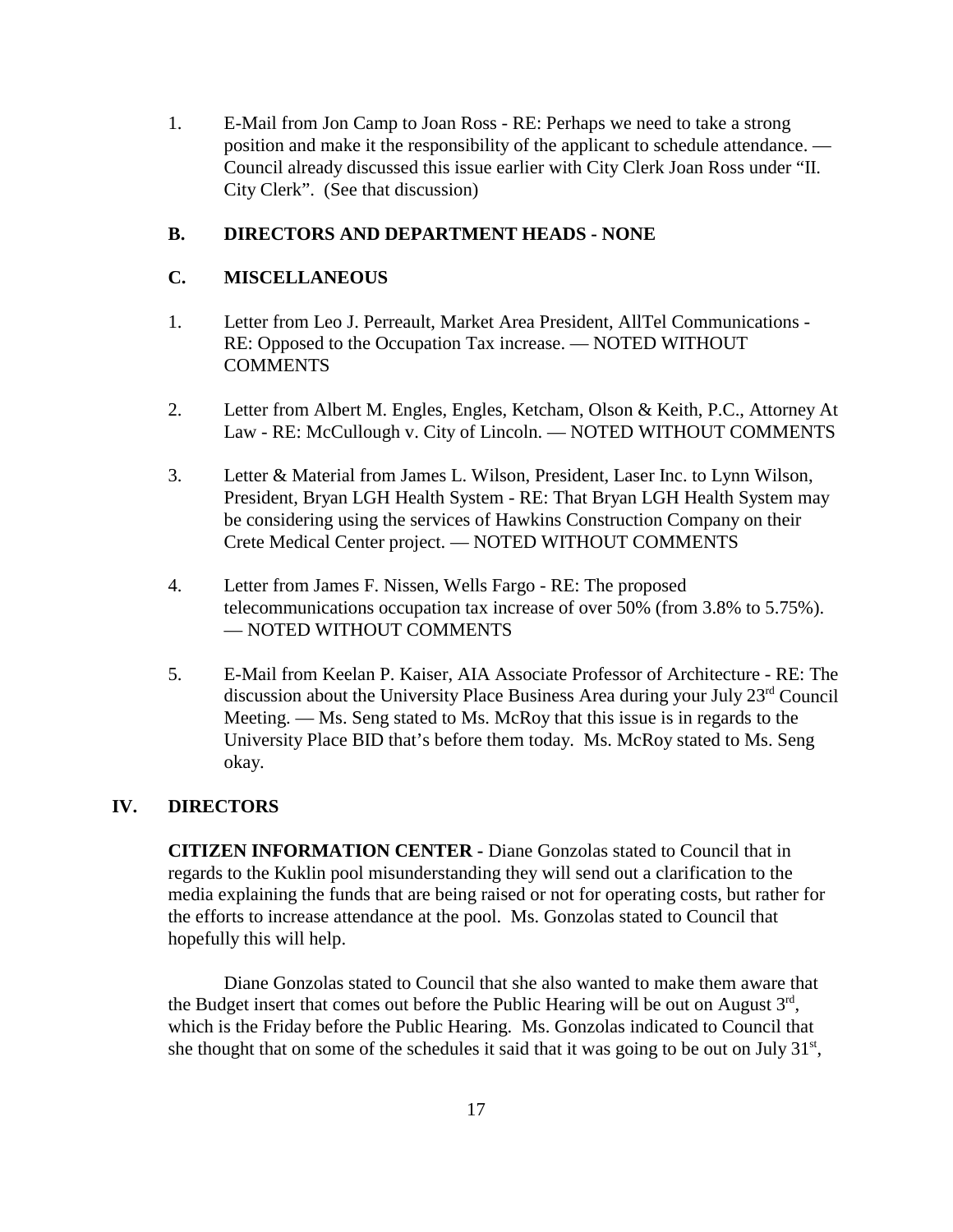but for several reasons they have had to delay it. Ms. Gonzolas stated to Council that one of the problems is inserting time at the Journal Star to actually insert it into the newspapers, which means they'll actually have the copies printed earlier in the week, so she will try to get some down to the Council Office and Department Director's can come and pick them up as well.

Ms. Seng stated to Mark Bowen that she asked Don Herz for the two pieces of material that was handed out at the Town Hall Meeting. Mark Bowen stated to Ms. Seng that they will get that material to her. Ms. Seng stated to Mr. Bowen okay and indicated that she needs it for a 6:30 p.m. meeting tonight. Mr. Bowen stated to Ms. Seng okay and they will have the material to her before the end of the day.

**PLANNING DEPARTMENT -** Kathleen Sellman introduced to Council their new Planner Brian Will, who will be taking over the assignments that Jennifer Dam was handling. Ms. Sellman stated to Council that Mr. Will comes from the City of Omaha. Council welcomed Brian Will aboard. Mr. Will commented to Council that it is great to be here and thanked everyone.

## **V. CITY COUNCIL MEMBERS**

#### **KEN SVOBODA - NO COMMENTS**

#### **JON CAMP**

Mr. Camp stated to Chief Casady that he would like to talk with him after the Director's Meeting today. Chief Casady stated to Mr. Camp okay.

#### **JONATHAN COOK**

Mr. Cook asked about the other Town Hall Meeting on August  $1<sup>st</sup>$ . Mayor Wesely stated to Mr. Cook that "no" there is not going to be a Town Hall Meeting on August  $1<sup>st</sup>$  that they got some missed information. Diane Gonzolas stated to Mr. Cook that a year ago there was a publication that came out in the newspaper on Antelope Valley and on the back of that publication it listed a Town Hall Meeting scheduled for August 1<sup>st</sup>, 2000. Ms. Gonzolas stated to Mr. Cook that the reporter went back to the TV Station and somebody had asked if there was another Town Hall Meeting and she glanced at it and said we'll 'yes' there is another meeting on August 1<sup>st</sup>. Ms. Gonzolas stated to Mr.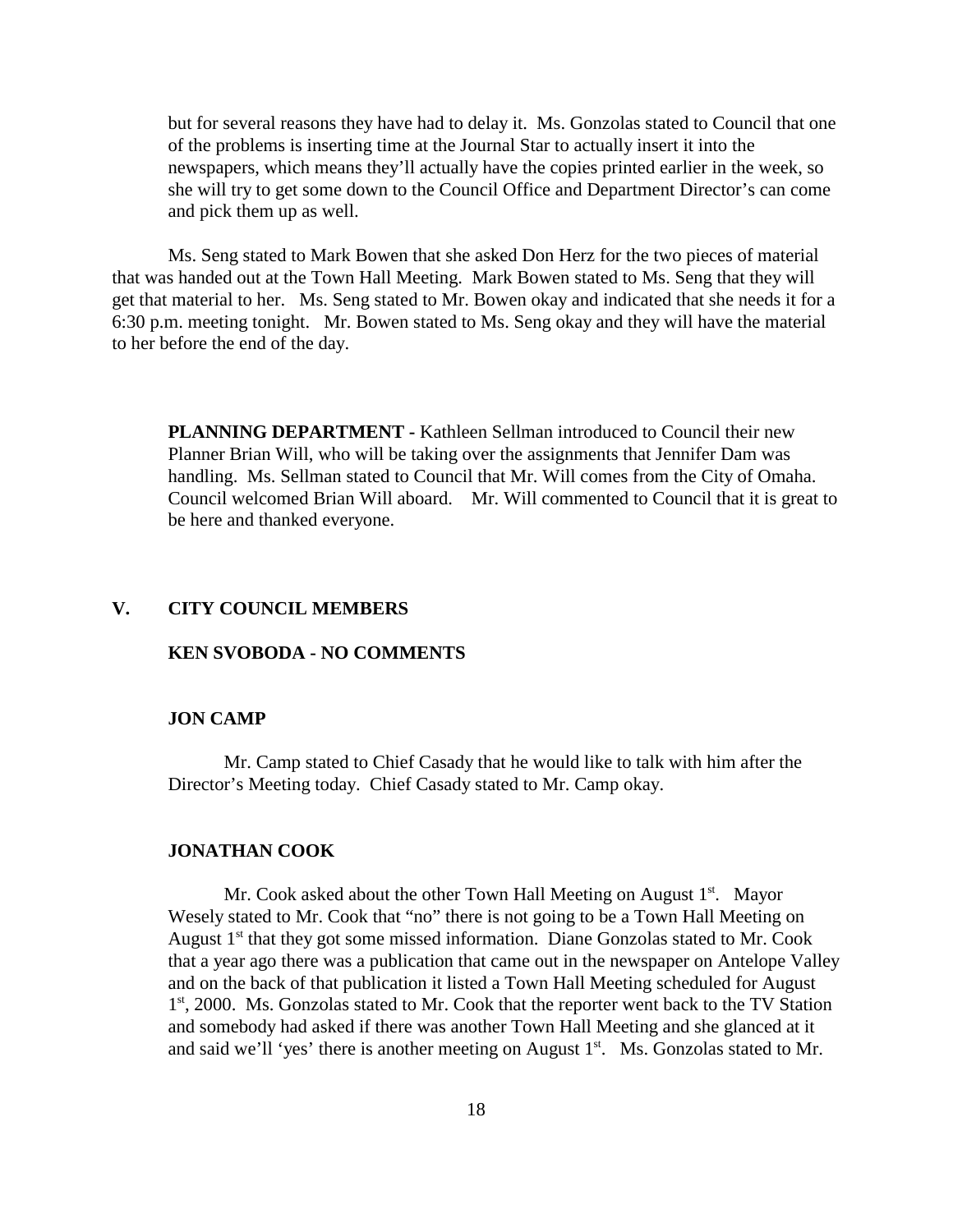Cook that 'no' there is not a Town Hall Meeting on August  $1<sup>st</sup>$  that was last year's meeting date. Ms. Gonzolas stated to Mr. Cook that they will probably have another Town Hall Meeting in January 2002. Ms. Gonzolas stated to Council that they are having the Town Hall Meetings twice a year.

Mr. Cook stated to the Public Works & Utilities Department that he has a couple of things for them. Mr. Cook stated that one of the new lime-green pedestrian signs for northbound traffic on  $40<sup>th</sup>$  Street, which is just north of the intersection at  $40<sup>th</sup>$  & South where nobody can see the sign because the foliage is covering it up. Mr. Cook asked the Public Works & Utilities Department to have someone take a look at it.

Mr. Cook stated to the Public Works & Utilities Department that on "R" Street near "Best Buy" that if you were headed eastbound on "R" Street, across 48<sup>th</sup> Street and you wanted to get into the left turn lane to turn into there, that the paint is worn off so much that it is hard to tell whether you should be getting in there for a left turn lane or not. Mr. Cook indicated that they re-done the street east at that point, but they didn't re-strip "R" Street in that area.

Mr. Cook asked the Building & Safety Department if they could check on "Kabredlo's" at  $17<sup>th</sup>$  & Washington. Mr. Cook stated that he is interested in the sign that is on the fence of this business because they were told at the Public Hearing that there had been some agreement between the Building & Safety Department and "Kabredlo's" on the cigarette ads and that's why there is no sign on the fence at the North  $27<sup>th</sup>$  Street location anymore. Mr. Cook stated that the fence on  $17<sup>th</sup>$  Street is plastered with signs and asked what are the rules regarding that and shouldn't this also apply to "Kabredlo's" all over town.

Chuck Zimmerman stated to Mr. Cook that 'yes' it should and it has been a constant struggle with them and others. Mr. Zimmerman stated to Mr. Cook that they are quite frankly some of the less cooperative on taking care of their temporary signs. But, any agreement they've made has been an agreement to try to get them into some level of compliance. Mr. Zimmerman stated to Mr. Cook that he can get him some specifics because they have a number of locations and he will get something to him on that. Mr. Cook stated to Mr. Zimmerman okay and thanked him.

Mr. Cook stated that he would like to briefly talk with Bonnie Coffey and Lynn Johnson after the Director's Meeting today.

## **GLENN FRIENDT**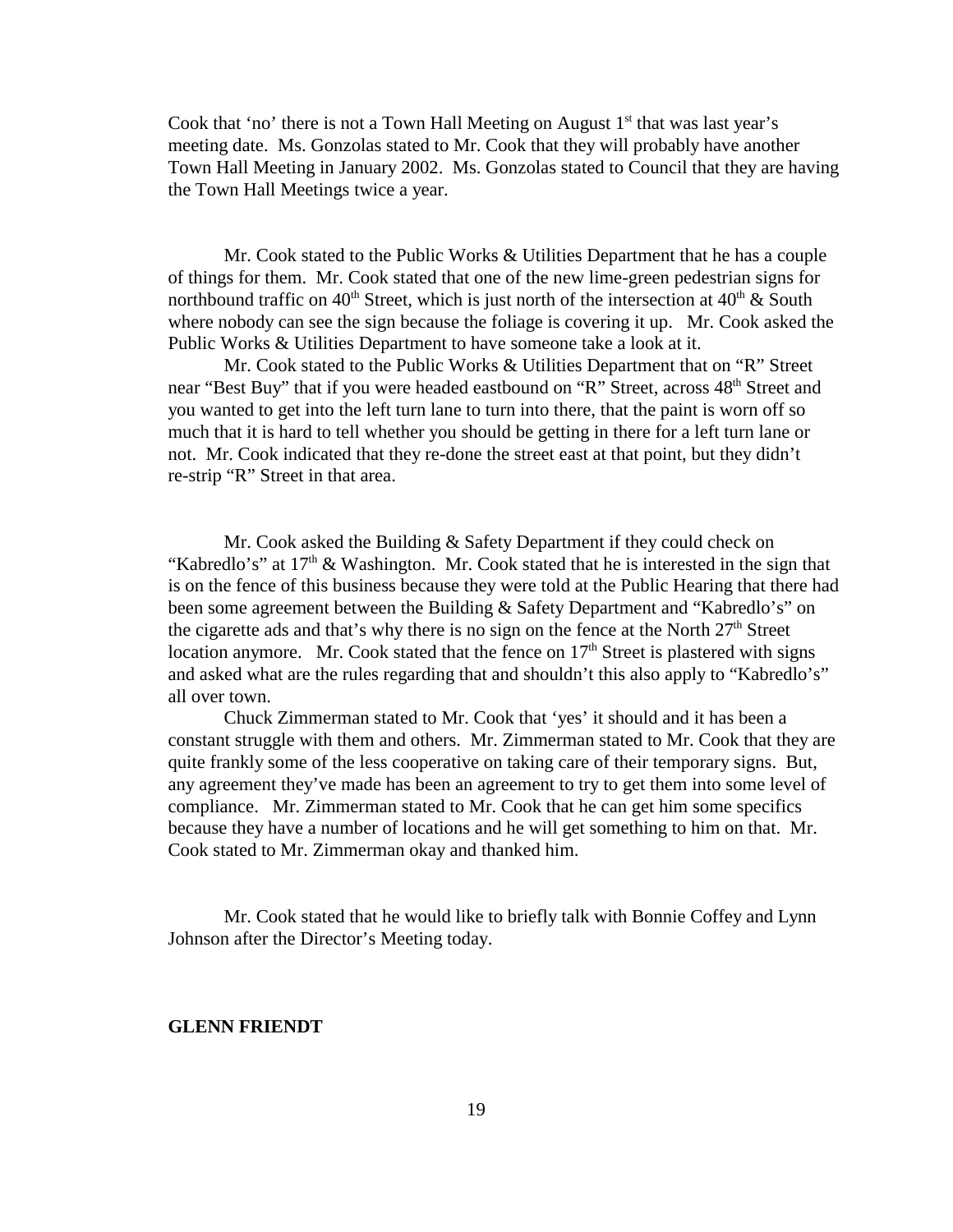Mr. Friendt stated to Diane Gonzolas that in terms of the publication to the Budget in the newspaper, that he was wondering if there was any time frame on the publication of when the Budget inserts came out. Ms. Gonzolas indicated to Mr. Friendt that "no" there is not.

Mr. Friendt stated to the Public Works & Utilities Department that when you are driving on Calvert Street going west as you come up to  $33<sup>rd</sup>$  Street, that there is a wonderful linden tree that's absolutely blocking the stop sign and he thinks that they need to cut it down. [laughter] Mr. Friendt commented to Mr. Cook that he's awake. Mr. Friendt stated that 'no', but somebody needs to take a look at it because they have something here that says somebody ran a stop sign and got killed and they need to compensate their state. Mr. Friendt stated that this one he can tell them because he drives that way and the stop sign is being blocked by a tree, so he thinks that somebody needs to take a look at it. Nicole Fleck-Tooze stated to Mr. Friendt that they will take a look at it.

#### **COLEEN SENG**

Ms. Seng asked the Public Works & Utilities Department who was in charge of weeding between Cornhusker Hwy and the Interstate out on North Hwy 77 and asked if that would be State property the whole way. Nicole Fleck-Tooze stated to Ms. Seng that she is pretty sure that would be State property, but she will double check on it for her. Ms. Seng stated to Ms. Tooze that the weeds are really high and it really looks trashy. Ms. Seng commented that she knows the Public Works & Utilities Department has really been doing a good job getting along all of our medians.

#### **TERRY WERNER - NO COMMENTS**

#### **ANNETTE McROY - NO COMMENTS**

#### **VI. MEETING ADJOURNED AT 12:07 P.M.**